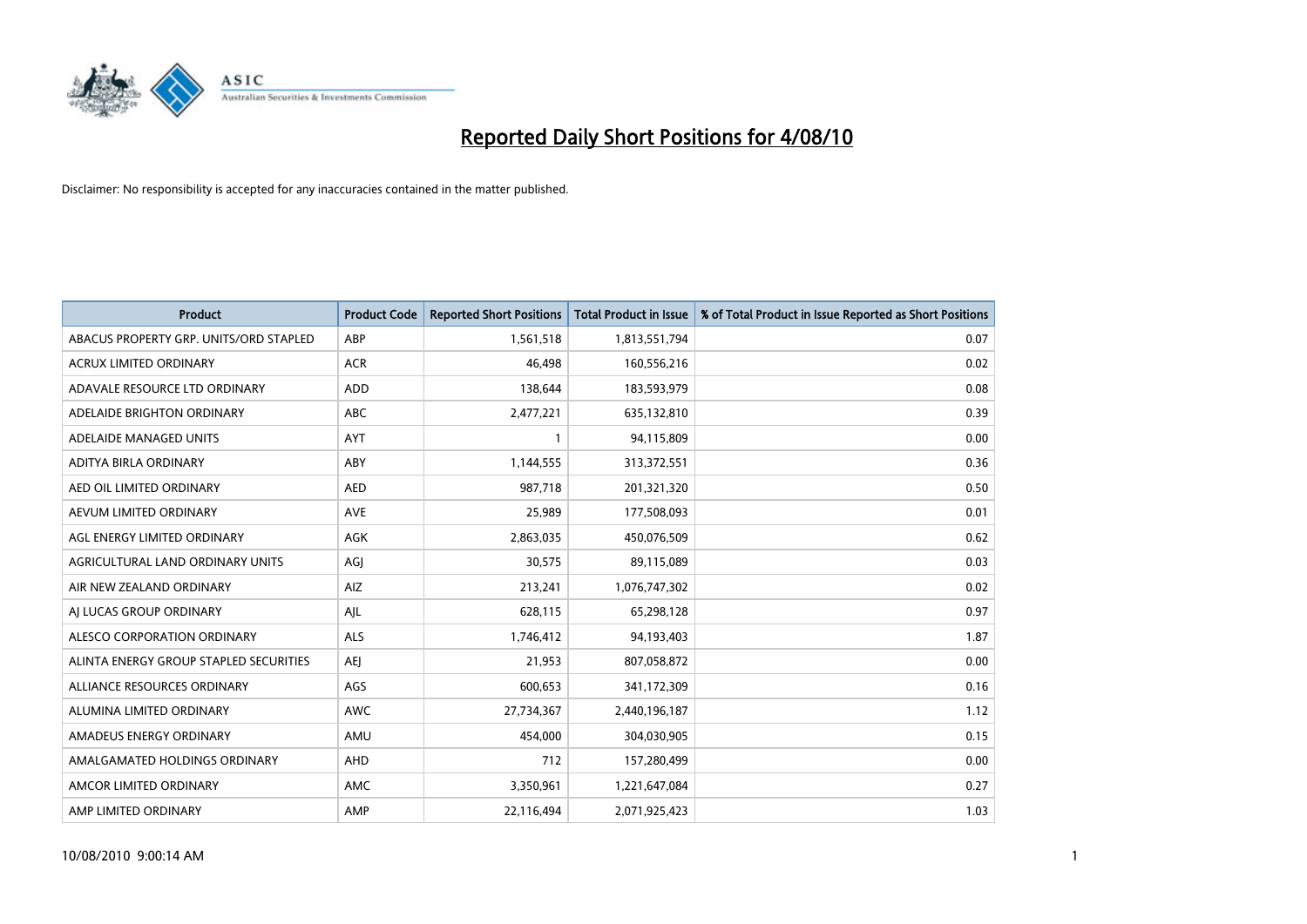

| <b>Product</b>                          | <b>Product Code</b> | <b>Reported Short Positions</b> | Total Product in Issue | % of Total Product in Issue Reported as Short Positions |
|-----------------------------------------|---------------------|---------------------------------|------------------------|---------------------------------------------------------|
| AMPELLA MINING ORDINARY                 | <b>AMX</b>          | 14,304                          | 166,990,873            | 0.01                                                    |
| ANDEAN RESOURCES LTD ORDINARY           | <b>AND</b>          | 159,236                         | 471,382,867            | 0.03                                                    |
| ANGLOGOLD ASHANTI CDI 5:1               | AGG                 | 503                             | 89,207,765             | 0.00                                                    |
| ANSELL LIMITED ORDINARY                 | <b>ANN</b>          | 1,690,953                       | 131,577,652            | 1.28                                                    |
| ANTARES ENERGY LTD ORDINARY             | <b>AZZ</b>          | 1,300                           | 299,333,110            | 0.00                                                    |
| ANZ BANKING GRP LTD ORDINARY            | ANZ                 | 6,173,215                       | 2,559,171,046          | 0.19                                                    |
| APA GROUP STAPLED SECURITIES            | <b>APA</b>          | 6,494,278                       | 542,318,629            | 1.20                                                    |
| APEX MINERALS NL ORDINARY               | <b>AXM</b>          | 885,146                         | 3,317,819,909          | 0.03                                                    |
| APN EUROPEAN RETAIL UNITS STAPLED SEC.  | <b>AEZ</b>          | 11,832                          | 544,910,660            | 0.00                                                    |
| APN NEWS & MEDIA ORDINARY               | <b>APN</b>          | 10,884,803                      | 598,823,853            | 1.83                                                    |
| APOLLO GAS LIMITED ORDINARY             | <b>AZO</b>          | 71,180                          | 83,488,660             | 0.09                                                    |
| AQUARIUS PLATINUM. ORDINARY             | <b>AOP</b>          | 4,322,548                       | 463,070,936            | 0.93                                                    |
| AQUILA RESOURCES ORDINARY               | <b>AQA</b>          | 1,440,889                       | 322,273,136            | 0.43                                                    |
| ARAFURA RESOURCE LTD ORDINARY           | <b>ARU</b>          | 11,939                          | 290,640,342            | 0.00                                                    |
| ARCHER EXPLORATION ORDINARY             | <b>AXE</b>          |                                 | 64,428,477             | 0.00                                                    |
| ARDENT LEISURE GROUP STAPLED SECURITIES | AAD                 | 44,597                          | 309,109,468            | 0.02                                                    |
| ARISTOCRAT LEISURE ORDINARY             | <b>ALL</b>          | 16,487,041                      | 533,379,348            | 3.09                                                    |
| ARROW ENERGY ORDINARY                   | <b>AOE</b>          | 283,346                         | 734,120,686            | 0.04                                                    |
| ASCIANO GROUP STAPLED SECURITIES        | <b>AIO</b>          | 21,549,618                      | 2,926,103,883          | 0.73                                                    |
| ASG GROUP LIMITED ORDINARY              | <b>ASZ</b>          | 37,398                          | 151,836,046            | 0.02                                                    |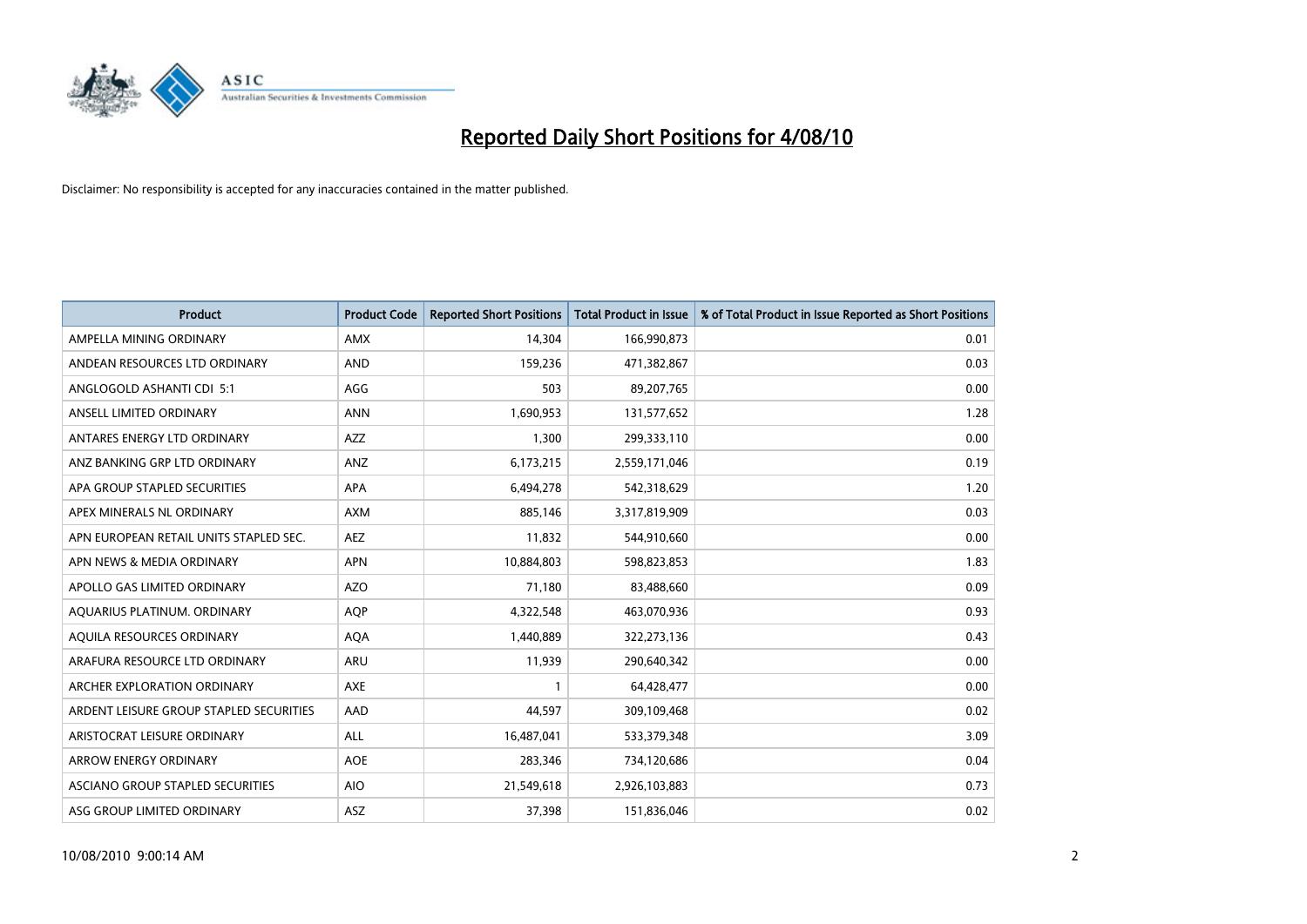

| <b>Product</b>                          | <b>Product Code</b> | <b>Reported Short Positions</b> | Total Product in Issue | % of Total Product in Issue Reported as Short Positions |
|-----------------------------------------|---------------------|---------------------------------|------------------------|---------------------------------------------------------|
| ASPEN GROUP ORD/UNITS STAPLED           | <b>APZ</b>          | 390,792                         | 579,980,076            | 0.06                                                    |
| ASTRO JAP PROP GROUP STAPLED SECURITIES | AJA                 | 68,709                          | 508,212,161            | 0.01                                                    |
| ASX LIMITED ORDINARY                    | <b>ASX</b>          | 2,771,295                       | 173,576,316            | 1.59                                                    |
| ATLAS IRON LIMITED ORDINARY             | <b>AGO</b>          | 15,795,475                      | 473,773,816            | 3.31                                                    |
| AUCKLAND INTERNATION ORDINARY           | AIA                 | 54                              | 1,310,392,831          | 0.00                                                    |
| <b>AURORA OIL &amp; GAS ORDINARY</b>    | <b>AUT</b>          | 75,000                          | 275,350,342            | 0.03                                                    |
| AUROX RESOURCES ORDINARY                | <b>AXO</b>          | 2                               | 196,044,413            | 0.00                                                    |
| AUSDRILL LIMITED ORDINARY               | ASL                 | 35,440                          | 254,290,140            | 0.01                                                    |
| AUSENCO LIMITED ORDINARY                | AAX                 | 3,239,461                       | 122,427,576            | 2.64                                                    |
| <b>AUSTAL LIMITED ORDINARY</b>          | ASB                 | 265,249                         | 188,069,638            | 0.13                                                    |
| AUSTAR UNITED ORDINARY                  | <b>AUN</b>          | 11,404,889                      | 1,260,030,198          | 0.90                                                    |
| <b>AUSTBROKERS HOLDINGS ORDINARY</b>    | <b>AUB</b>          | $\overline{2}$                  | 52,736,987             | 0.00                                                    |
| AUSTEREO GROUP LTD. ORDINARY            | <b>AEO</b>          | 163,869                         | 344,798,708            | 0.04                                                    |
| AUSTRALAND PROPERTY STAPLED SECURITY    | <b>ALZ</b>          | 223,583                         | 576,837,197            | 0.04                                                    |
| AUSTRALIAN AGRICULT, ORDINARY           | AAC                 | 3,153,620                       | 264,264,459            | 1.19                                                    |
| AUSTRALIAN EDUCATION UNITS              | <b>AEU</b>          | 625,000                         | 134,973,383            | 0.46                                                    |
| AUSTRALIAN FOUNDAT. ORDINARY            | AFI                 | 2,762                           | 989,153,644            | 0.00                                                    |
| AUSTRALIAN INFRASTR. UNITS/ORDINARY     | <b>AIX</b>          | 585,808                         | 620,733,944            | 0.09                                                    |
| AUSTRALIAN MINES LTD ORDINARY           | <b>AUZ</b>          | 1,400,000                       | 6,981,662,168          | 0.02                                                    |
| AUSTRALIAN PHARM. ORDINARY              | API                 | 471,108                         | 488,115,883            | 0.09                                                    |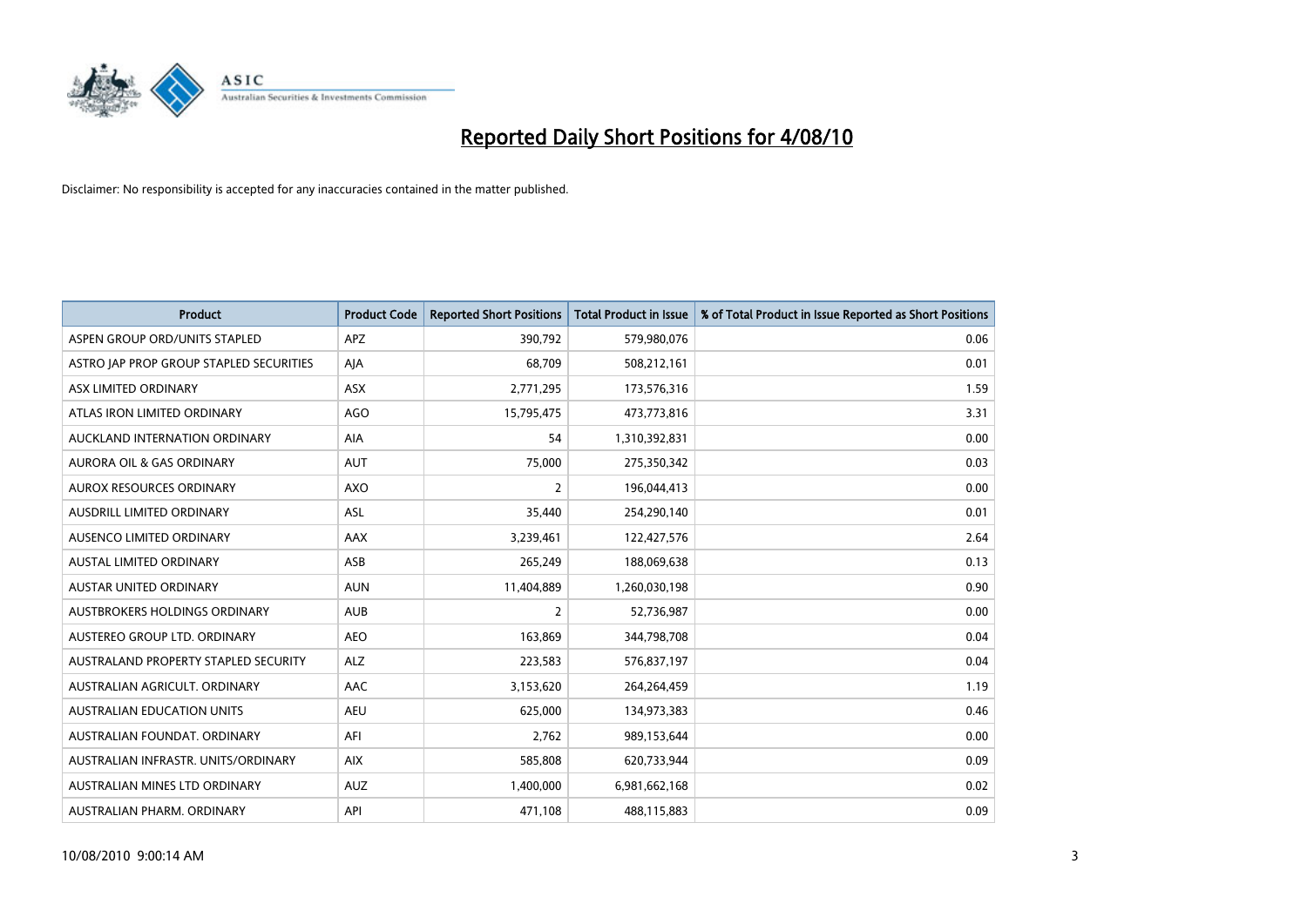

| <b>Product</b>                       | <b>Product Code</b> | <b>Reported Short Positions</b> | <b>Total Product in Issue</b> | % of Total Product in Issue Reported as Short Positions |
|--------------------------------------|---------------------|---------------------------------|-------------------------------|---------------------------------------------------------|
| AVEXA LIMITED ORDINARY               | <b>AVX</b>          | 243,657                         | 847,688,779                   | 0.03                                                    |
| AVOCA RESOURCES ORDINARY             | AVO                 | 11,763,469                      | 290,892,011                   | 4.03                                                    |
| AWB LIMITED ORDINARY                 | AWB                 | 7,517,753                       | 817,304,356                   | 0.92                                                    |
| AWE LIMITED ORDINARY                 | <b>AWE</b>          | 675,353                         | 521,871,941                   | 0.13                                                    |
| AXA ASIA PACIFIC ORDINARY            | <b>AXA</b>          | 243,039                         | 2,067,095,545                 | 0.00                                                    |
| BANK OF QUEENSLAND. ORDINARY         | <b>BOQ</b>          | 329,493                         | 215,681,127                   | 0.16                                                    |
| <b>BANNERMAN RESOURCES ORDINARY</b>  | <b>BMN</b>          | 299.079                         | 201,710,934                   | 0.15                                                    |
| <b>BASS STRAIT OIL CO ORDINARY</b>   | <b>BAS</b>          | 1,482                           | 291,030,250                   | 0.00                                                    |
| <b>BATAVIA MINING ORDINARY</b>       | <b>BTV</b>          | 2,500                           | 153,032,145                   | 0.00                                                    |
| <b>BAUXITE RESOURCE LTD ORDINARY</b> | <b>BAU</b>          | 44,797                          | 234,379,896                   | 0.02                                                    |
| BEACH ENERGY LIMITED ORDINARY        | <b>BPT</b>          | 2,786,350                       | 1,092,548,972                 | 0.26                                                    |
| BENDIGO AND ADELAIDE ORDINARY        | <b>BEN</b>          | 3,299,318                       | 354,475,517                   | 0.93                                                    |
| BENDIGO MINING LTD ORDINARY          | <b>BDG</b>          | 4,752,842                       | 509,712,735                   | 0.92                                                    |
| BERKELEY RESOURCES ORDINARY          | <b>BKY</b>          | 5,266                           | 136,090,319                   | 0.00                                                    |
| <b>BHP BILLITON LIMITED ORDINARY</b> | <b>BHP</b>          | 31,082,678                      | 3,356,081,497                 | 0.90                                                    |
| <b>BILLABONG ORDINARY</b>            | <b>BBG</b>          | 5,619,869                       | 253,122,552                   | 2.23                                                    |
| <b>BIOTA HOLDINGS ORDINARY</b>       | <b>BTA</b>          | 1,545,750                       | 179,244,153                   | 0.87                                                    |
| <b>BISALLOY STEEL ORDINARY</b>       | <b>BIS</b>          | 84,480                          | 216,455,965                   | 0.04                                                    |
| BKI INVESTMENT LTD ORDINARY          | <b>BKI</b>          | 508                             | 418,566,158                   | 0.00                                                    |
| <b>BLACKTHORN RESOURCES ORDINARY</b> | <b>BTR</b>          | 35,848                          | 106,885,300                   | 0.03                                                    |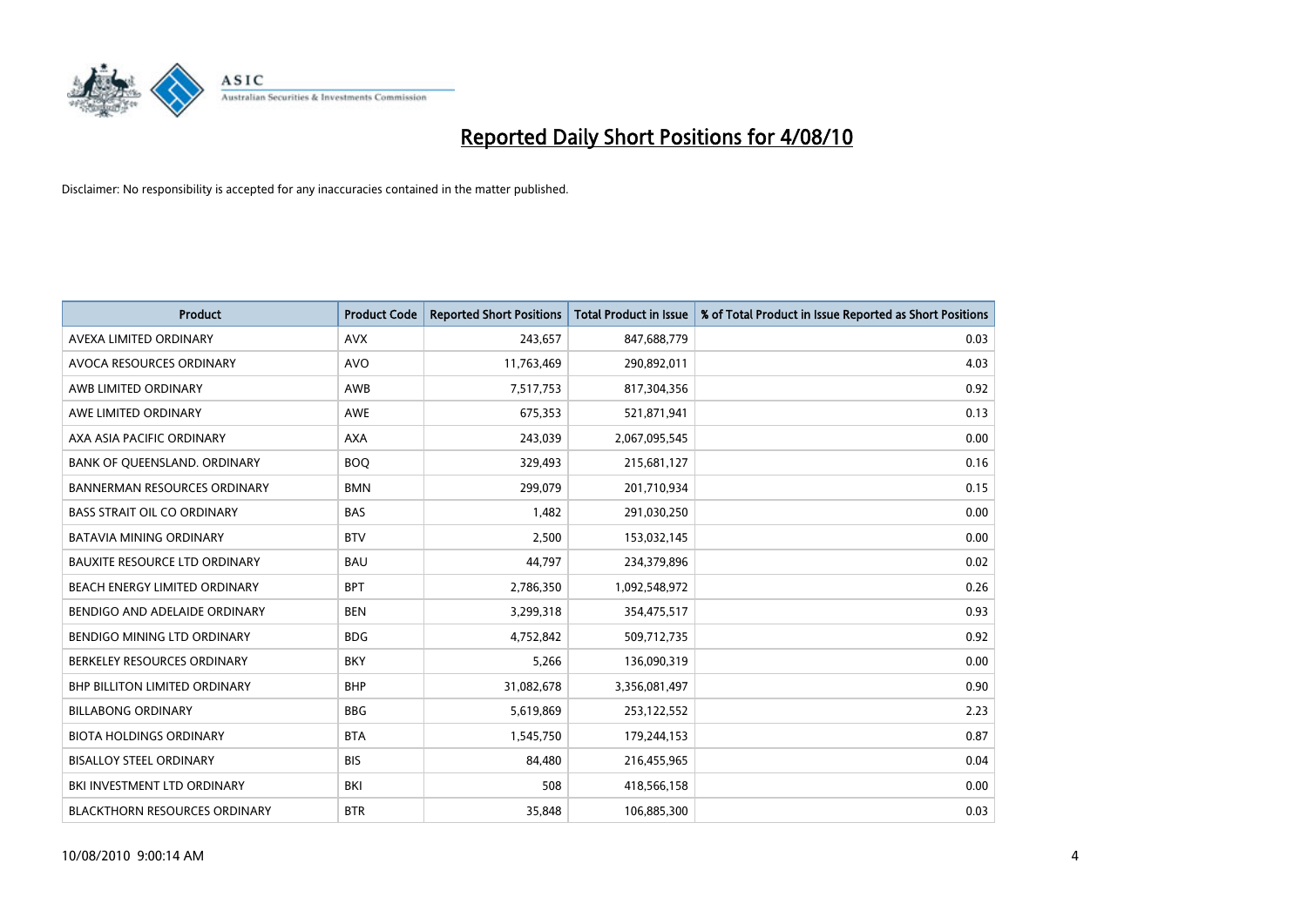

| <b>Product</b>                           | <b>Product Code</b> | <b>Reported Short Positions</b> | <b>Total Product in Issue</b> | % of Total Product in Issue Reported as Short Positions |
|------------------------------------------|---------------------|---------------------------------|-------------------------------|---------------------------------------------------------|
| <b>BLUESCOPE STEEL LTD ORDINARY</b>      | <b>BSL</b>          | 7,646,002                       | 1,823,322,017                 | 0.40                                                    |
| <b>BOART LONGYEAR ORDINARY</b>           | <b>BLY</b>          | 2,909,248                       | 461,163,412                   | 0.61                                                    |
| <b>BOOM LOGISTICS ORDINARY</b>           | <b>BOL</b>          | 345,891                         | 460,795,156                   | 0.07                                                    |
| BORAL LIMITED. ORDINARY                  | <b>BLD</b>          | 14,329,699                      | 667,285,171                   | 2.13                                                    |
| BOTSWANA METALS LTD ORDINARY             | <b>BML</b>          | 7,000                           | 106,087,760                   | 0.01                                                    |
| <b>BOW ENERGY LIMITED ORDINARY</b>       | <b>BOW</b>          | 2,925,106                       | 280,607,187                   | 1.06                                                    |
| <b>BRADKEN LIMITED ORDINARY</b>          | <b>BKN</b>          | 391,564                         | 138,747,494                   | 0.27                                                    |
| <b>BRAMBLES LIMITED ORDINARY</b>         | <b>BXB</b>          | 7,952,570                       | 1,422,229,707                 | 0.52                                                    |
| BRAVURA SOLUTIONS ORDINARY               | <b>BVA</b>          | 1,252,779                       | 648,127,461                   | 0.19                                                    |
| <b>BREVILLE GROUP LTD ORDINARY</b>       | <b>BRG</b>          | 2,740                           | 129,515,322                   | 0.00                                                    |
| <b>BRICKWORKS LIMITED ORDINARY</b>       | <b>BKW</b>          | 17,043                          | 147,235,904                   | 0.00                                                    |
| <b>BROCKMAN RESOURCES ORDINARY</b>       | <b>BRM</b>          | 185,219                         | 141,488,151                   | 0.11                                                    |
| BT INVESTMENT MNGMNT ORDINARY            | <b>BTT</b>          | 11,036                          | 160,000,000                   | 0.01                                                    |
| <b>BUNNINGS WAREHOUSE ORDINARY UNITS</b> | <b>BWP</b>          | 332,597                         | 420,711,773                   | 0.09                                                    |
| <b>BURU ENERGY ORDINARY</b>              | <b>BRU</b>          | 171,612                         | 182,769,813                   | 0.09                                                    |
| CABCHARGE AUSTRALIA ORDINARY             | CAB                 | 1,488,835                       | 120,437,014                   | 1.25                                                    |
| <b>CALTEX AUSTRALIA ORDINARY</b>         | <b>CTX</b>          | 6,568,444                       | 270,000,000                   | 2.45                                                    |
| CAMPBELL BROTHERS ORDINARY               | <b>CPB</b>          | 398,020                         | 63,517,495                    | 0.64                                                    |
| CAPE LAMBERT RES LTD ORDINARY            | <b>CFE</b>          | 281,155                         | 593,166,467                   | 0.04                                                    |
| <b>CARBON ENERGY ORDINARY</b>            | <b>CNX</b>          | 446.613                         | 609.497.650                   | 0.06                                                    |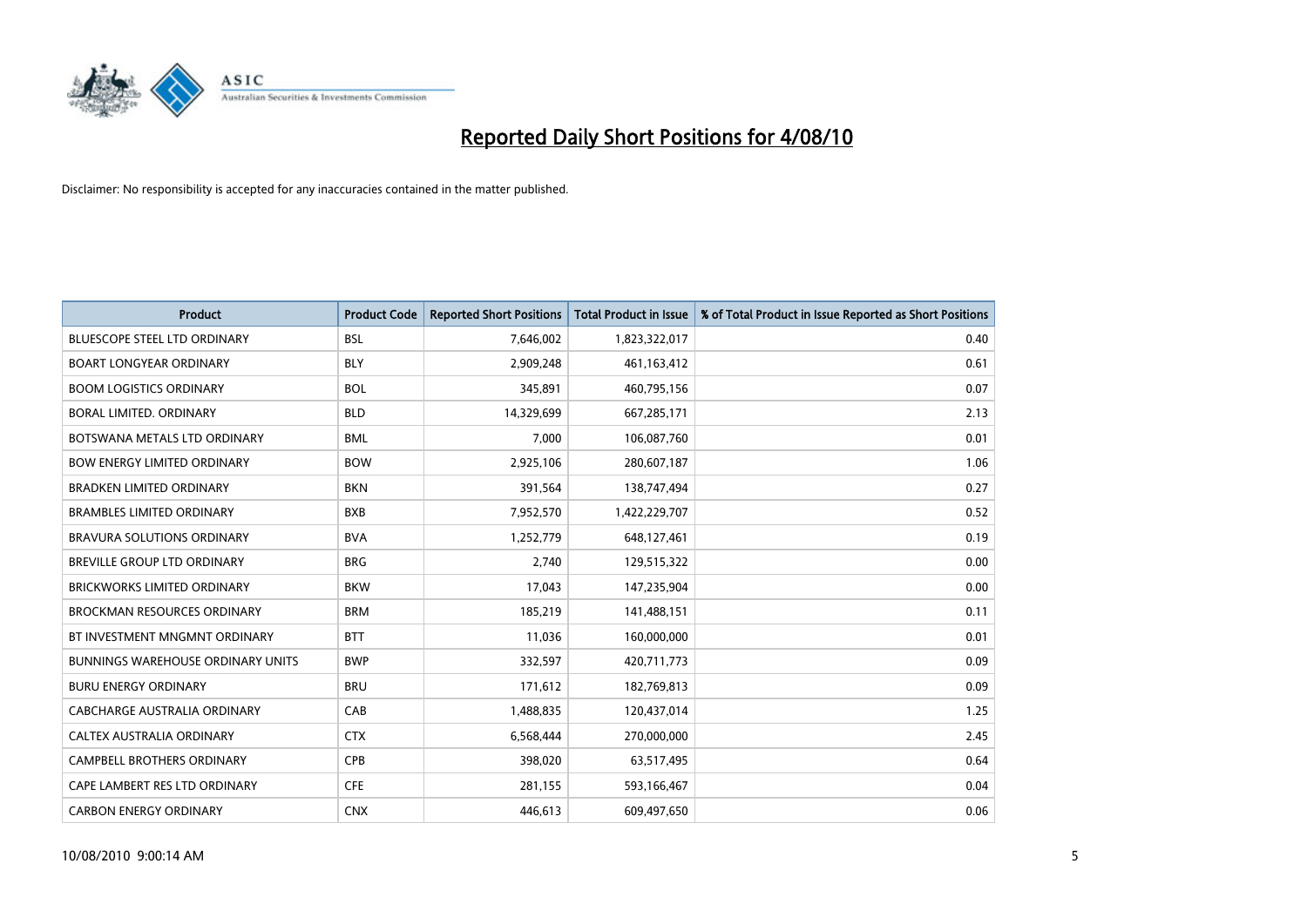

| <b>Product</b>                                | <b>Product Code</b> | <b>Reported Short Positions</b> | Total Product in Issue | % of Total Product in Issue Reported as Short Positions |
|-----------------------------------------------|---------------------|---------------------------------|------------------------|---------------------------------------------------------|
| <b>CARDNO LIMITED ORDINARY</b>                | CDD                 | 199,129                         | 90,510,461             | 0.22                                                    |
| CARNARVON PETROLEUM ORDINARY                  | <b>CVN</b>          | 1,156,122                       | 686,759,634            | 0.15                                                    |
| <b>CARNEGIE WAVE ENERGY ORDINARY</b>          | <b>CWE</b>          | 83,000                          | 565,237,627            | 0.01                                                    |
| CARPATHIAN RESOURCES ORDINARY                 | <b>CPN</b>          | 75,000                          | 265,533,501            | 0.03                                                    |
| CARPENTARIA EXP. LTD ORDINARY                 | CAP                 | 9,777                           | 93,821,301             | 0.01                                                    |
| CARSALES.COM LTD ORDINARY                     | <b>CRZ</b>          | 516,628                         | 232,490,800            | 0.22                                                    |
| CASH CONVERTERS ORD/DIV ACCESS                | CCV                 | 30,519                          | 379,761,025            | 0.00                                                    |
| <b>CASPIAN OIL &amp; GAS ORDINARY</b>         | <b>CIG</b>          | 50,000                          | 1,331,500,513          | 0.00                                                    |
| CATALPA RESOURCES ORDINARY                    | CAH                 | 55,495                          | 162,749,311            | 0.03                                                    |
| <b>CEC GROUP LIMITED ORDINARY</b>             | <b>CEG</b>          | 1,750                           | 79,662,662             | 0.00                                                    |
| CELLNET GROUP ORDINARY                        | <b>CLT</b>          | 1,342                           | 73,472,079             | 0.00                                                    |
| <b>CENTENNIAL COAL ORDINARY</b>               | <b>CEY</b>          | 2,902,894                       | 395,028,737            | 0.74                                                    |
| CENTRAL PETROLEUM ORDINARY                    | <b>CTP</b>          | 11,455                          | 907,291,115            | 0.00                                                    |
| <b>CENTRO PROPERTIES UNITS/ORD STAPLED</b>    | <b>CNP</b>          | 323,831                         | 972,414,514            | 0.03                                                    |
| <b>CENTRO RETAIL GROUP STAPLED SECURITIES</b> | <b>CER</b>          | 905,157                         | 2,286,399,424          | 0.04                                                    |
| CERAMIC FUEL CELLS ORDINARY                   | <b>CFU</b>          | 132,140                         | 1,029,873,280          | 0.02                                                    |
| <b>CFS RETAIL PROPERTY UNITS</b>              | <b>CFX</b>          | 62,961,567                      | 2,510,727,671          | 2.50                                                    |
| CHALLENGER DIV.PRO. STAPLED UNITS             | <b>CDI</b>          | 143,198                         | 913,426,007            | 0.01                                                    |
| <b>CHALLENGER F.S.G.LTD ORDINARY</b>          | <b>CGF</b>          | 11,220,474                      | 499,473,232            | 2.24                                                    |
| CHALLENGER INFRAST. STAPLED UNITS             | <b>CIF</b>          | 38,420                          | 318,569,798            | 0.01                                                    |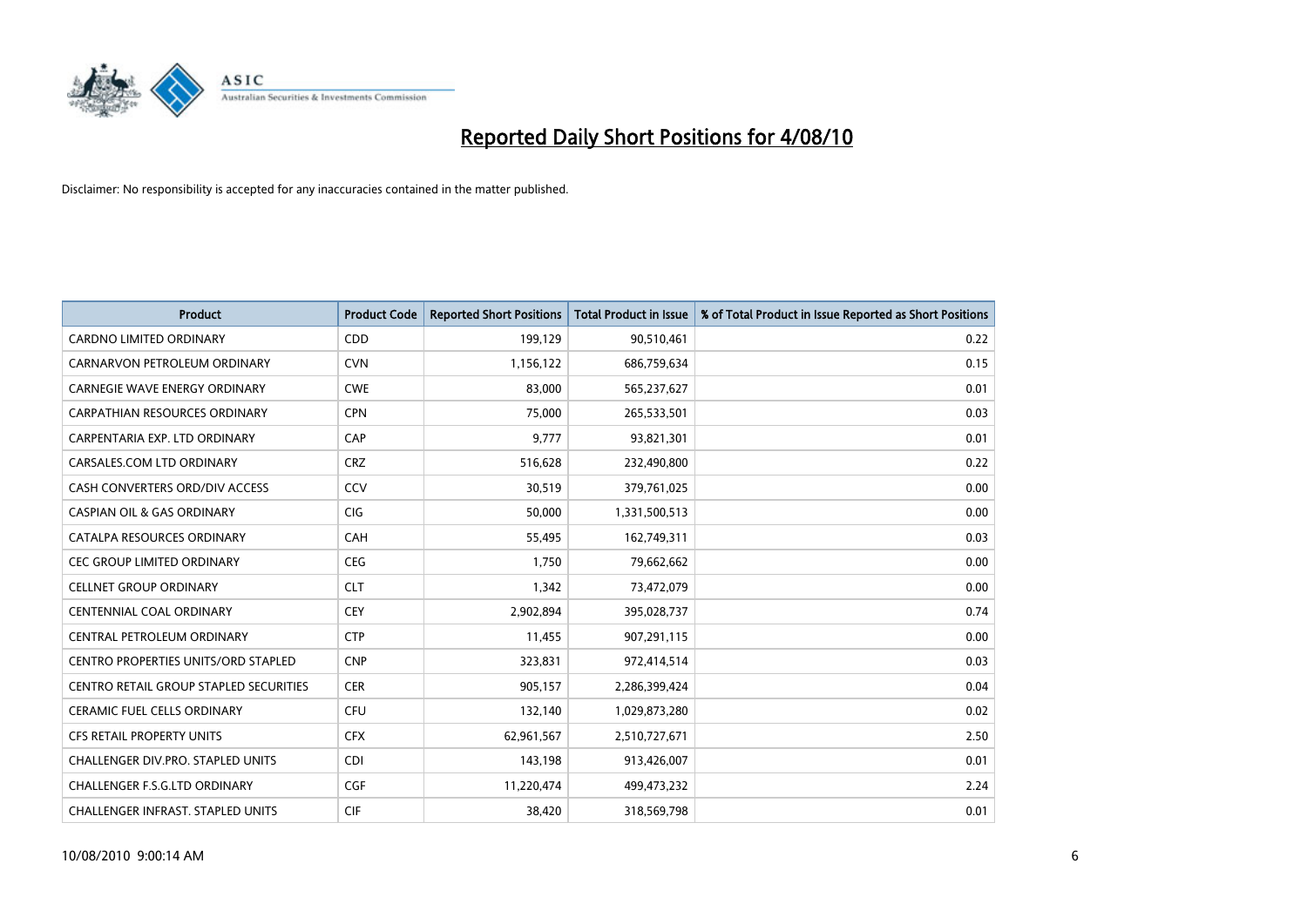

| <b>Product</b>                          | <b>Product Code</b> | <b>Reported Short Positions</b> | Total Product in Issue | % of Total Product in Issue Reported as Short Positions |
|-----------------------------------------|---------------------|---------------------------------|------------------------|---------------------------------------------------------|
| <b>CHANDLER MACLEOD LTD ORDINARY</b>    | <b>CMG</b>          | 11,970                          | 421,812,960            | 0.00                                                    |
| CHARTER HALL GROUP STAPLED US PROHIBIT. | CHC                 | 805,898                         | 1,212,723,832          | 0.06                                                    |
| <b>CHARTER HALL OFFICE UNIT</b>         | CQO                 | 1,333,618                       | 4,872,354,215          | 0.02                                                    |
| <b>CHARTER HALL RETAIL UNITS</b>        | <b>COR</b>          | 2,885,132                       | 1,505,216,260          | 0.19                                                    |
| CHEMGENEX PHARMACEUT ORDINARY           | <b>CXS</b>          | 221,509                         | 283,348,870            | 0.08                                                    |
| CITADEL RESOURCE GRP ORDINARY           | CGG                 | 2,685,723                       | 2,367,091,408          | 0.11                                                    |
| CITIGOLD CORP LTD ORDINARY              | <b>CTO</b>          | 2,173,686                       | 928,565,634            | 0.24                                                    |
| CLINUVEL PHARMACEUT, ORDINARY           | <b>CUV</b>          | 41,277                          | 303,188,665            | 0.01                                                    |
| <b>CLOUGH LIMITED ORDINARY</b>          | <b>CLO</b>          | 603,206                         | 768,776,269            | 0.07                                                    |
| <b>COAL &amp; ALLIED ORDINARY</b>       | <b>CNA</b>          | 2,305                           | 86,584,735             | 0.00                                                    |
| COAL OF AFRICA LTD ORDINARY             | <b>CZA</b>          | 339,170                         | 530,514,663            | 0.07                                                    |
| <b>COALSPUR MINES LTD ORDINARY</b>      | <b>CPL</b>          | 31,174                          | 363,553,134            | 0.01                                                    |
| COCA-COLA AMATIL ORDINARY               | <b>CCL</b>          | 4,269,438                       | 754,589,169            | 0.55                                                    |
| <b>COCHLEAR LIMITED ORDINARY</b>        | <b>COH</b>          | 988.047                         | 56,543,401             | 1.72                                                    |
| COEUR D'ALENE MINES. CDI 1:1            | <b>CXC</b>          | 1,710                           | 4,434,254              | 0.04                                                    |
| <b>COFFEY INTERNATIONAL ORDINARY</b>    | <b>COF</b>          | 17,409                          | 129,035,760            | 0.01                                                    |
| COMMONWEALTH BANK, ORDINARY             | <b>CBA</b>          | 13,937,068                      | 1,548,777,374          | 0.88                                                    |
| <b>COMMONWEALTH PROP ORDINARY UNITS</b> | <b>CPA</b>          | 27,732,022                      | 2,012,803,230          | 1.37                                                    |
| <b>COMPASS RESOURCES ORDINARY</b>       | <b>CMR</b>          | 101,480                         | 147,402,920            | 0.07                                                    |
| <b>COMPUTERSHARE LTD ORDINARY</b>       | <b>CPU</b>          | 2,644,971                       | 555,664,059            | 0.46                                                    |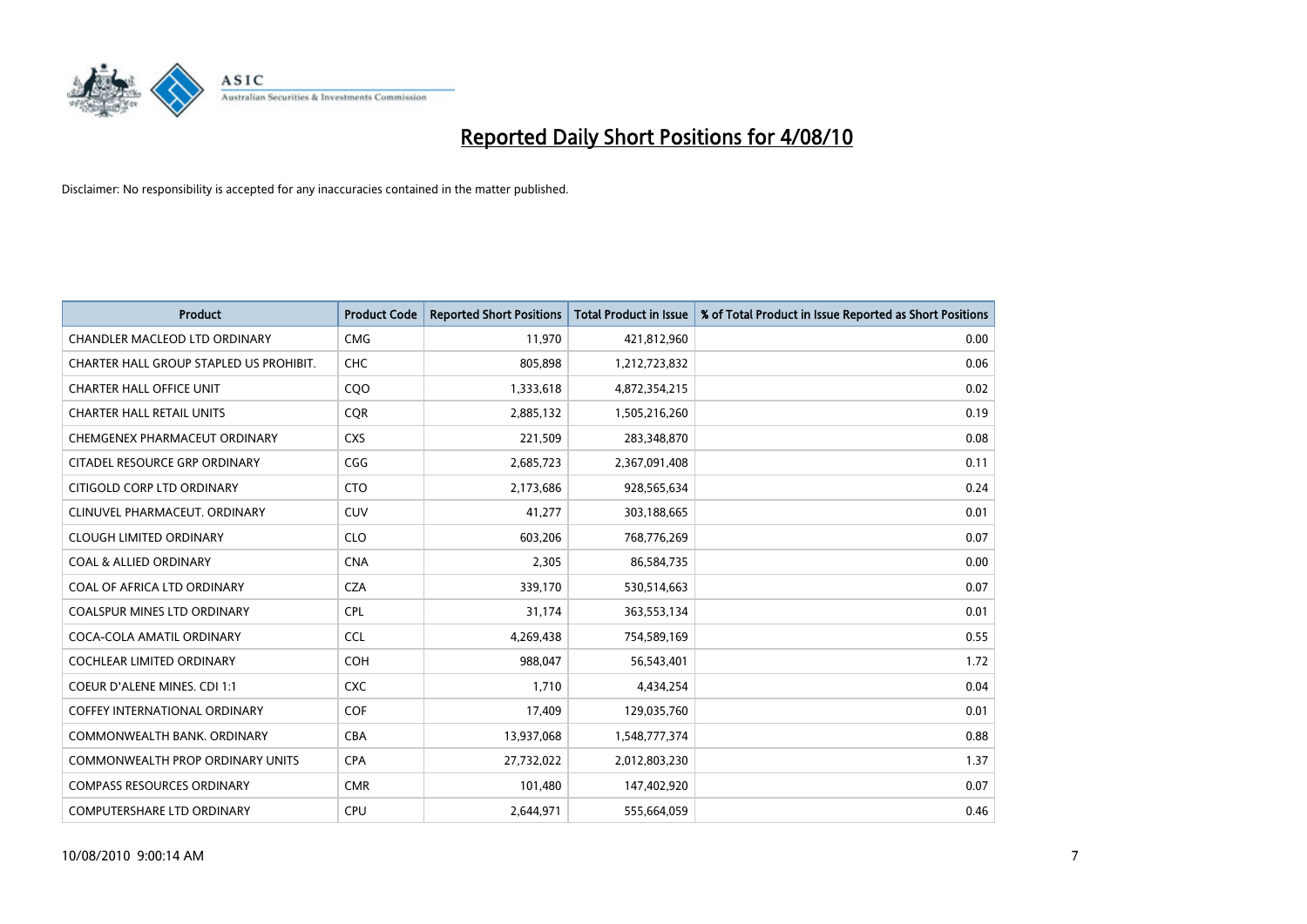

| <b>Product</b>                           | <b>Product Code</b> | <b>Reported Short Positions</b> | <b>Total Product in Issue</b> | % of Total Product in Issue Reported as Short Positions |
|------------------------------------------|---------------------|---------------------------------|-------------------------------|---------------------------------------------------------|
| <b>CONNECTEAST GROUP STAPLED</b>         | CEU                 | 30,263,093                      | 3,940,145,951                 | 0.78                                                    |
| CONQUEST MINING ORDINARY                 | COT                 | 937,968                         | 353,151,103                   | 0.26                                                    |
| CONSOLIDATED MEDIA, ORDINARY             | <b>CMJ</b>          | 3,455,089                       | 596,758,471                   | 0.58                                                    |
| CONTANGO MICROCAP ORDINARY               | <b>CTN</b>          | 7,500                           | 150,088,688                   | 0.00                                                    |
| <b>COOPER ENERGY LTD ORDINARY</b>        | <b>COE</b>          | 14,860                          | 292,576,001                   | 0.01                                                    |
| <b>COPPER STRIKE LTD ORDINARY</b>        | <b>CSE</b>          | 714                             | 116,455,571                   | 0.00                                                    |
| <b>CORPORATE EXPRESS ORDINARY</b>        | <b>CXP</b>          | 148                             | 169,366,966                   | 0.00                                                    |
| <b>COUNT FINANCIAL ORDINARY</b>          | COU                 | 500                             | 258,835,269                   | 0.00                                                    |
| CRANE GROUP LIMITED ORDINARY             | <b>CRG</b>          | 2,608,837                       | 78,286,427                    | 3.32                                                    |
| <b>CROMWELL GROUP STAPLED SECURITIES</b> | <b>CMW</b>          | 106,982                         | 879,834,934                   | 0.01                                                    |
| <b>CROWN LIMITED ORDINARY</b>            | <b>CWN</b>          | 4,968,062                       | 753,555,290                   | 0.64                                                    |
| CS GP100 AUST TRUST ORDINARY UNITS       | <b>CSJ</b>          | 1,100,000                       | 43,398,143                    | 2.53                                                    |
| <b>CSG LIMITED ORDINARY</b>              | CSV                 | 94.684                          | 242,595,695                   | 0.04                                                    |
| <b>CSL LIMITED ORDINARY</b>              | CSL                 | 13,527,648                      | 549,694,167                   | 2.46                                                    |
| <b>CSR LIMITED ORDINARY</b>              | <b>CSR</b>          | 9,854,492                       | 1,514,920,814                 | 0.63                                                    |
| <b>CUDECO LIMITED ORDINARY</b>           | CDU                 | 676,920                         | 136,065,740                   | 0.50                                                    |
| <b>CUSTOMERS LIMITED ORDINARY</b>        | <b>CUS</b>          | 54,132                          | 135,521,531                   | 0.04                                                    |
| DART ENERGY LTD ORDINARY                 | <b>DTE</b>          | 684,005                         | 419,751,256                   | 0.15                                                    |
| DAVID JONES LIMITED ORDINARY             | <b>DIS</b>          | 17,504,845                      | 510,945,759                   | 3.42                                                    |
| DECMIL GROUP LIMITED ORDINARY            | <b>DCG</b>          | 17,397                          | 123,754,568                   | 0.01                                                    |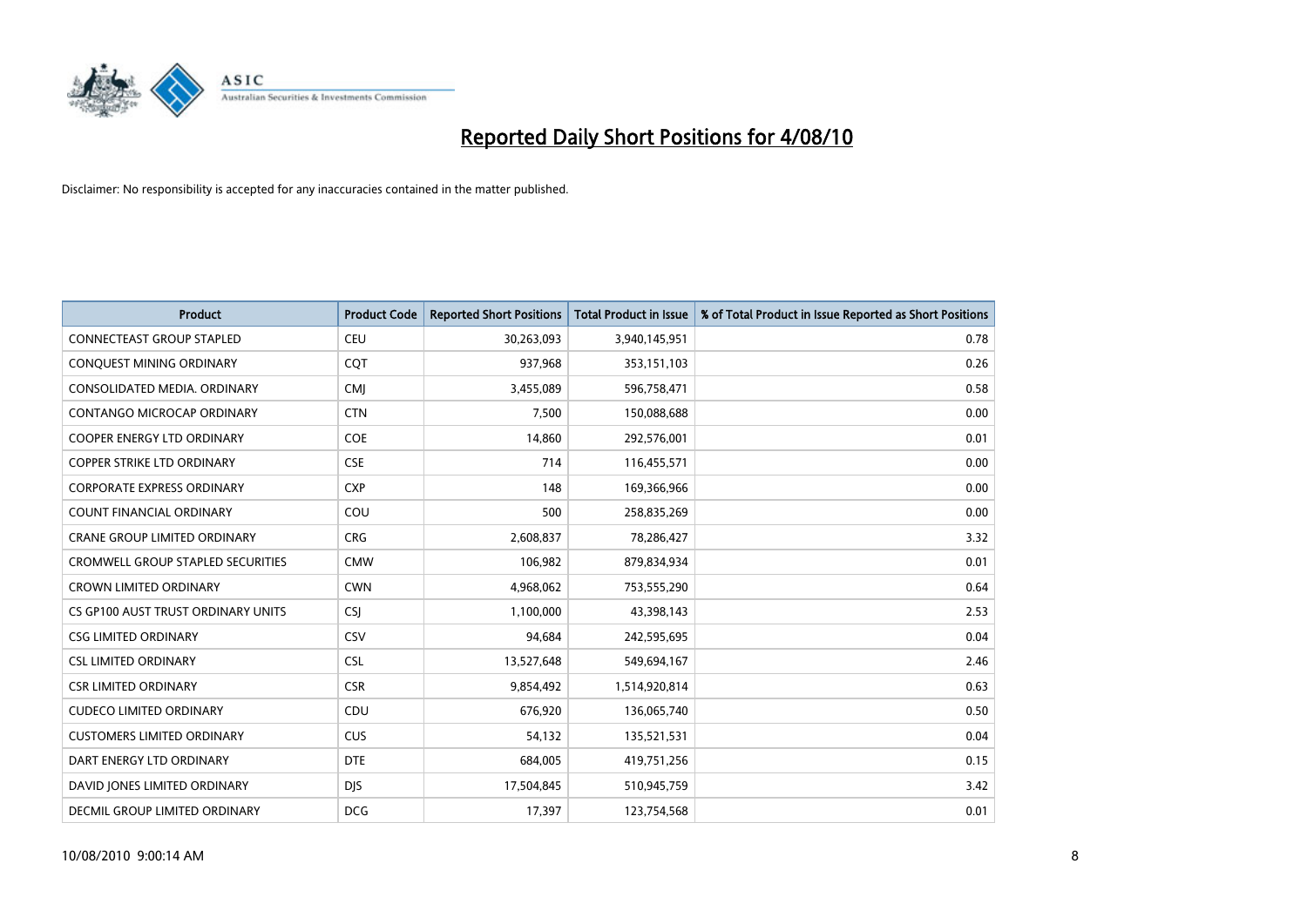

| <b>Product</b>                       | <b>Product Code</b> | <b>Reported Short Positions</b> | Total Product in Issue | % of Total Product in Issue Reported as Short Positions |
|--------------------------------------|---------------------|---------------------------------|------------------------|---------------------------------------------------------|
| DEEP YELLOW LIMITED ORDINARY         | <b>DYL</b>          | 52,653                          | 1,125,814,458          | 0.00                                                    |
| DEVINE LIMITED ORDINARY              | <b>DVN</b>          | 1,000                           | 634,918,223            | 0.00                                                    |
| DEXUS PROPERTY GROUP STAPLED UNITS   | <b>DXS</b>          | 17,914,769                      | 4,820,821,799          | 0.37                                                    |
| DISCOVERY METALS LTD ORDINARY        | <b>DML</b>          | 5,979                           | 302,202,585            | 0.00                                                    |
| DOMINION MINING ORDINARY             | <b>DOM</b>          | 497,271                         | 103,327,059            | 0.47                                                    |
| DOMINO PIZZA ENTERPR ORDINARY        | <b>DMP</b>          | $\overline{2}$                  | 68,280,174             | 0.00                                                    |
| DOWNER EDI LIMITED ORDINARY          | <b>DOW</b>          | 1,520,003                       | 336,582,351            | 0.45                                                    |
| DUET GROUP STAPLED US PROHIBIT.      | <b>DUE</b>          | 465,745                         | 870,559,400            | 0.06                                                    |
| DULUXGROUP LIMITED ORDINARY          | <b>DLX</b>          | 397,453                         | 366,038,208            | 0.09                                                    |
| <b>EASTERN STAR GAS ORDINARY</b>     | <b>ESG</b>          | 6,047,003                       | 872,224,422            | 0.67                                                    |
| EDT RETAIL TRUST UNITS               | <b>EDT</b>          | 99,457                          | 4,700,290,868          | 0.00                                                    |
| <b>ELDERS LIMITED ORDINARY</b>       | <b>ELD</b>          | 10,031,289                      | 448,598,480            | 2.24                                                    |
| ELDORADO GOLD CORP CDI 1:1           | EAU                 | 28,200                          | 22,388,646             | 0.12                                                    |
| ELIXIR PETROLEUM LTD ORDINARY        | <b>EXR</b>          | 324,400                         | 188,988,472            | 0.17                                                    |
| <b>EMECO HOLDINGS ORDINARY</b>       | <b>EHL</b>          | 2,093,016                       | 631,237,586            | 0.34                                                    |
| ENERGY RESOURCES ORDINARY 'A'        | ERA                 | 301,792                         | 190,737,934            | 0.16                                                    |
| <b>ENERGY WORLD CORPOR, ORDINARY</b> | <b>EWC</b>          | 627,172                         | 1,561,166,672          | 0.03                                                    |
| <b>ENTEK ENERGY LTD ORDINARY</b>     | <b>ETE</b>          | 489,903                         | 225,192,535            | 0.22                                                    |
| <b>ENTELLECT SOLUTIONS ORDINARY</b>  | <b>ESN</b>          | 464,050                         | 1,740,334,200          | 0.03                                                    |
| <b>ENVESTRA LIMITED ORDINARY</b>     | <b>ENV</b>          | 858.743                         | 1,386,827,962          | 0.05                                                    |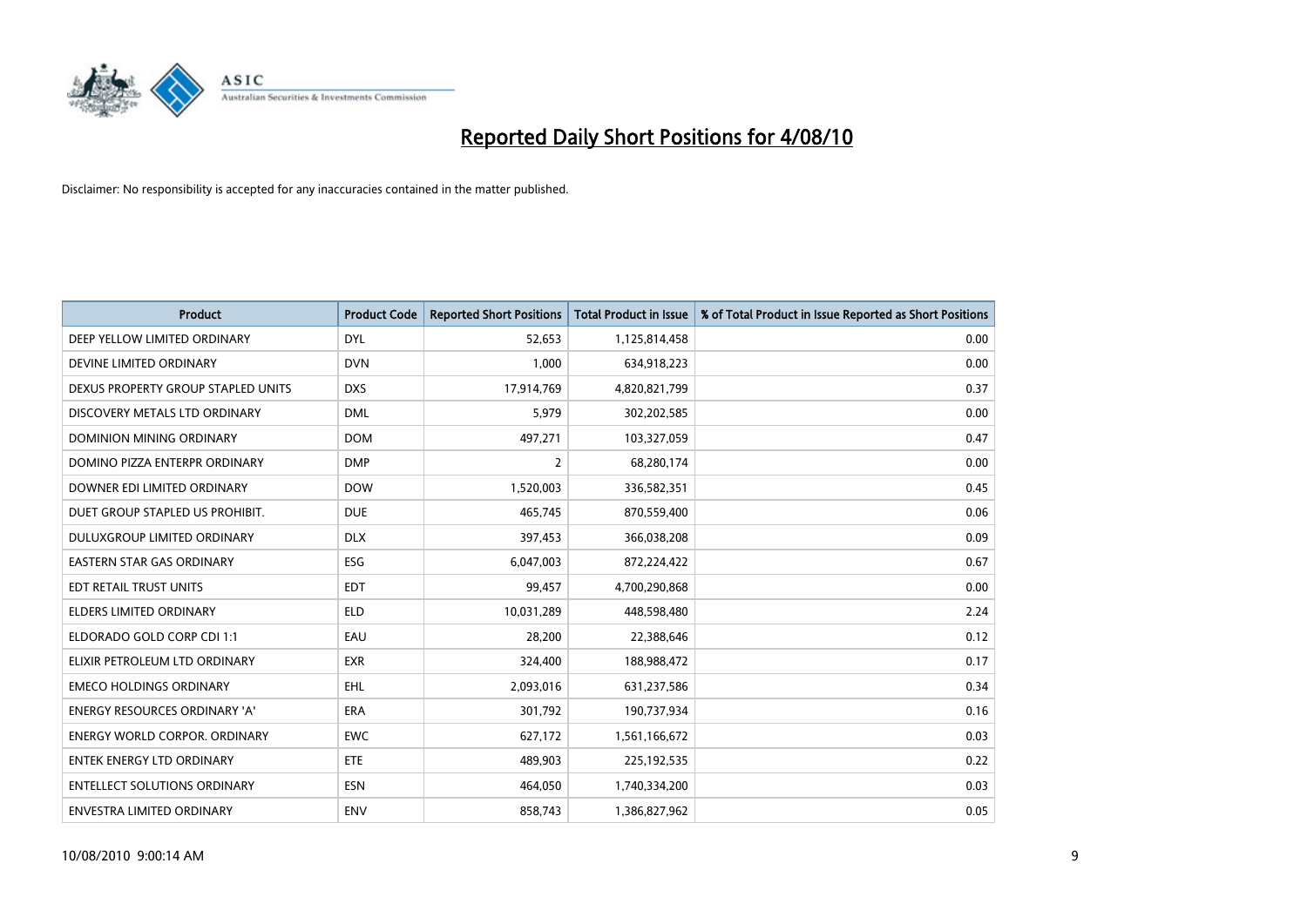

| <b>Product</b>                            | <b>Product Code</b> | <b>Reported Short Positions</b> | <b>Total Product in Issue</b> | % of Total Product in Issue Reported as Short Positions |
|-------------------------------------------|---------------------|---------------------------------|-------------------------------|---------------------------------------------------------|
| EQUINOX MINERALS LTD CHESS DEPOSITARY INT | EQN                 | 9,133,731                       | 707,734,878                   | 1.29                                                    |
| ETFS METALS. ETFS GOLD                    | GOLD                | 59,540                          | 4,703,391                     | 1.27                                                    |
| EVEREST FINANCIAL ORDINARY                | <b>EFG</b>          | 4.300                           | 251,442,316                   | 0.00                                                    |
| EXTRACT RESOURCES ORDINARY                | <b>EXT</b>          | 1,836,368                       | 243,252,298                   | 0.73                                                    |
| FAIRFAX MEDIA LTD ORDINARY                | <b>FXI</b>          | 296,143,467                     | 2,351,955,725                 | 12.57                                                   |
| <b>FANTASTIC HOLDINGS ORDINARY</b>        | <b>FAN</b>          | 4,151                           | 102,669,351                   | 0.00                                                    |
| <b>FERRAUS LIMITED ORDINARY</b>           | <b>FRS</b>          | 370                             | 202,695,137                   | 0.00                                                    |
| FISHER & PAYKEL APP. ORDINARY             | <b>FPA</b>          | 9,117,123                       | 724,235,162                   | 1.26                                                    |
| FISHER & PAYKEL H. ORDINARY               | <b>FPH</b>          | 1,542,916                       | 517,418,502                   | 0.30                                                    |
| FKP PROPERTY GROUP STAPLED SECURITIES     | <b>FKP</b>          | 5,325,566                       | 1,166,821,398                 | 0.46                                                    |
| FLEETWOOD CORP ORDINARY                   | <b>FWD</b>          | 49,416                          | 53,967,182                    | 0.08                                                    |
| FLETCHER BUILDING ORDINARY                | <b>FBU</b>          | 387,723                         | 606,946,993                   | 0.06                                                    |
| FLEXIGROUP LIMITED ORDINARY               | <b>FXL</b>          | 50,997                          | 270,818,164                   | 0.02                                                    |
| <b>FLIGHT CENTRE ORDINARY</b>             | <b>FLT</b>          | 2,533,759                       | 99,782,560                    | 2.55                                                    |
| FLINDERS MINES LTD ORDINARY               | <b>FMS</b>          | 20,752,618                      | 1,820,149,571                 | 1.15                                                    |
| <b>FOCUS MINERALS LTD ORDINARY</b>        | <b>FML</b>          | 2,000                           | 2,865,543,210                 | 0.00                                                    |
| FORTE ENERGY NL ORDINARY                  | <b>FTE</b>          | 2,658,986                       | 580,658,031                   | 0.46                                                    |
| FORTESCUE METALS GRP ORDINARY             | <b>FMG</b>          | 26,309,436                      | 3,107,365,095                 | 0.81                                                    |
| <b>FOSTER'S GROUP ORDINARY</b>            | FGL                 | 9,221,952                       | 1,930,432,682                 | 0.44                                                    |
| FTD CORPORATION ORDINARY                  | <b>FTD</b>          | 8,088                           | 100,421,069                   | 0.01                                                    |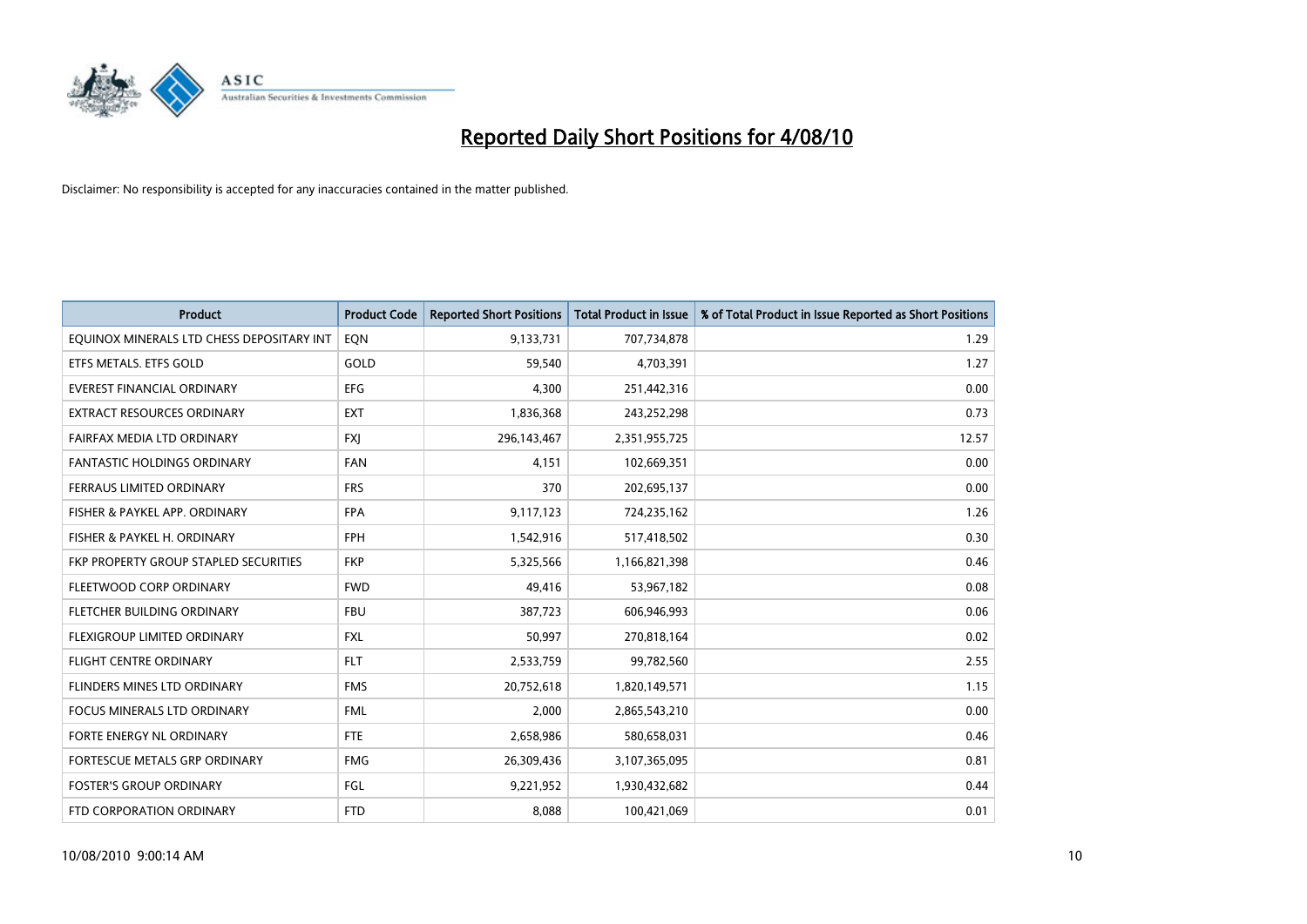

| <b>Product</b>                                   | <b>Product Code</b> | <b>Reported Short Positions</b> | Total Product in Issue | % of Total Product in Issue Reported as Short Positions |
|--------------------------------------------------|---------------------|---------------------------------|------------------------|---------------------------------------------------------|
| <b>FUNTASTIC LIMITED ORDINARY</b>                | <b>FUN</b>          | 322,528                         | 340,997,682            | 0.09                                                    |
| <b>G.U.D. HOLDINGS ORDINARY</b>                  | <b>GUD</b>          | 153,259                         | 67,703,709             | 0.22                                                    |
| <b>GALAXY RESOURCES ORDINARY</b>                 | <b>GXY</b>          | 121,899                         | 190,553,358            | 0.06                                                    |
| <b>GEODYNAMICS LIMITED ORDINARY</b>              | GDY                 | 431,657                         | 292,840,219            | 0.15                                                    |
| <b>GINDALBIE METALS LTD ORDINARY</b>             | <b>GBG</b>          | 9,053,307                       | 849,478,099            | 1.06                                                    |
| <b>GIRALIA RESOURCES NL ORDINARY</b>             | GIR                 | 324,283                         | 178,310,170            | 0.18                                                    |
| <b>GLOBAL MINING ORDINARY</b>                    | <b>GMI</b>          | 8.951                           | 199,725,607            | 0.00                                                    |
| <b>GLOUCESTER COAL ORDINARY</b>                  | GCL                 | 279,860                         | 81,962,133             | 0.35                                                    |
| <b>GME RESOURCES LTD ORDINARY</b>                | <b>GME</b>          | 800                             | 302,352,750            | 0.00                                                    |
| <b>GOLDEN GATE PETROL ORDINARY</b>               | GGP                 | 11,538                          | 975,826,623            | 0.00                                                    |
| <b>GOLDEN WEST RESOURCE ORDINARY</b>             | <b>GWR</b>          | 1,617                           | 164,606,127            | 0.00                                                    |
| <b>GOODMAN FIELDER, ORDINARY</b>                 | <b>GFF</b>          | 3,044,723                       | 1,380,386,438          | 0.23                                                    |
| <b>GOODMAN GROUP STAPLED US PROHIBIT.</b>        | <b>GMG</b>          | 3,334,486                       | 6,369,751,394          | 0.05                                                    |
| <b>GPT GROUP STAPLED SEC.</b>                    | <b>GPT</b>          | 12,313,572                      | 1,855,529,431          | 0.66                                                    |
| <b>GRAINCORP LIMITED A CLASS ORDINARY</b>        | <b>GNC</b>          | 2,596,290                       | 198,318,900            | 1.30                                                    |
| <b>GRANGE RESOURCES. ORDINARY</b>                | GRR                 | 1,567,947                       | 1,151,778,896          | 0.14                                                    |
| <b>GREAT SOUTHERN LTD ORDINARY</b>               | <b>GTP</b>          | 4,658,484                       | 643,234,118            | 0.72                                                    |
| <b>GREENLAND MIN EN LTD ORDINARY</b>             | GGG                 | 42,900                          | 249,905,308            | 0.02                                                    |
| <b>GUINNESS PEAT GROUP. CHESS DEPOSITARY INT</b> | GPG                 | 55                              | 334,319,260            | 0.00                                                    |
| <b>GUNNS LIMITED ORDINARY</b>                    | <b>GNS</b>          | 9,817,111                       | 806,734,892            | 1.21                                                    |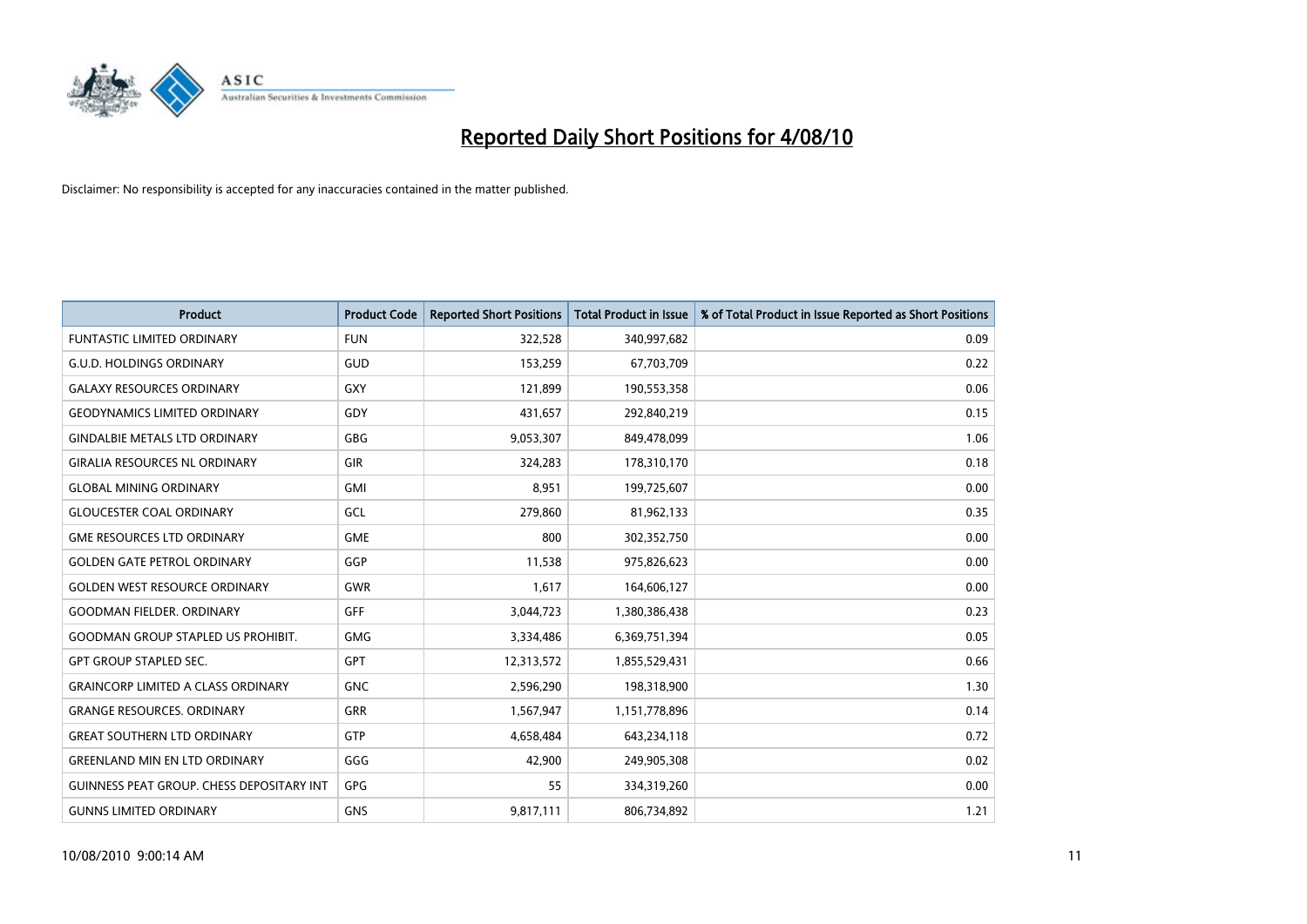

| <b>Product</b>                        | <b>Product Code</b> | <b>Reported Short Positions</b> | <b>Total Product in Issue</b> | % of Total Product in Issue Reported as Short Positions |
|---------------------------------------|---------------------|---------------------------------|-------------------------------|---------------------------------------------------------|
| <b>GWA INTERNATIONAL ORDINARY</b>     | <b>GWT</b>          | 2,551,318                       | 301,102,514                   | 0.85                                                    |
| HARVEY NORMAN ORDINARY                | <b>HVN</b>          | 31,628,122                      | 1,062,316,784                 | 2.96                                                    |
| HASTIE GROUP LIMITED ORDINARY         | <b>HST</b>          | 123,596                         | 239,716,924                   | 0.05                                                    |
| HASTINGS DIVERSIFIED STAPLED SECURITY | <b>HDF</b>          | 595,797                         | 513,336,482                   | 0.10                                                    |
| HEALTHSCOPE LIMITED ORDINARY          | <b>HSP</b>          | 1,148,661                       | 317,335,186                   | 0.36                                                    |
| <b>HEARTWARE INT INC CDI 35:1</b>     | <b>HIN</b>          | 272,008                         | 72,583,000                    | 0.37                                                    |
| <b>HENDERSON GROUP CDI 1:1</b>        | <b>HGG</b>          | 6,371,114                       | 565,958,113                   | 1.12                                                    |
| HFA HOLDINGS LIMITED ORDINARY         | <b>HFA</b>          | 1,837,848                       | 469,330,170                   | 0.38                                                    |
| HIGHLANDS PACIFIC ORDINARY            | <b>HIG</b>          | 2,382,826                       | 669,062,148                   | 0.36                                                    |
| HILLS INDUSTRIES LTD ORDINARY         | <b>HIL</b>          | 2,081,184                       | 248,219,660                   | 0.83                                                    |
| HORIZON OIL LIMITED ORDINARY          | <b>HZN</b>          | 2,265,595                       | 1,126,621,515                 | 0.20                                                    |
| HUNNU COAL LIMITED ORDINARY           | <b>HUN</b>          | 6,983                           | 109,600,002                   | 0.01                                                    |
| <b>ICON ENERGY LIMITED ORDINARY</b>   | <b>ICN</b>          | 353,197                         | 439,801,394                   | 0.09                                                    |
| <b>IINET LIMITED ORDINARY</b>         | <b>IIN</b>          | 1,038,450                       | 151,898,119                   | 0.68                                                    |
| <b>ILUKA RESOURCES ORDINARY</b>       | <b>ILU</b>          | 9,618,661                       | 418,700,517                   | 2.30                                                    |
| IMF (AUSTRALIA) LTD ORDINARY          | <b>IMF</b>          | 381,638                         | 122,496,819                   | 0.31                                                    |
| <b>IMX RESOURCES LTD ORDINARY</b>     | <b>IXR</b>          | 20,000                          | 260,252,803                   | 0.01                                                    |
| <b>INCITEC PIVOT ORDINARY</b>         | IPL                 | 8,605,583                       | 1,628,730,107                 | 0.52                                                    |
| <b>INDAGO RESOURCES LTD ORDINARY</b>  | <b>IDG</b>          | 8,179                           | 99,449,536                    | 0.01                                                    |
| INDEPENDENCE GROUP ORDINARY           | <b>IGO</b>          | 220.467                         | 113,813,539                   | 0.19                                                    |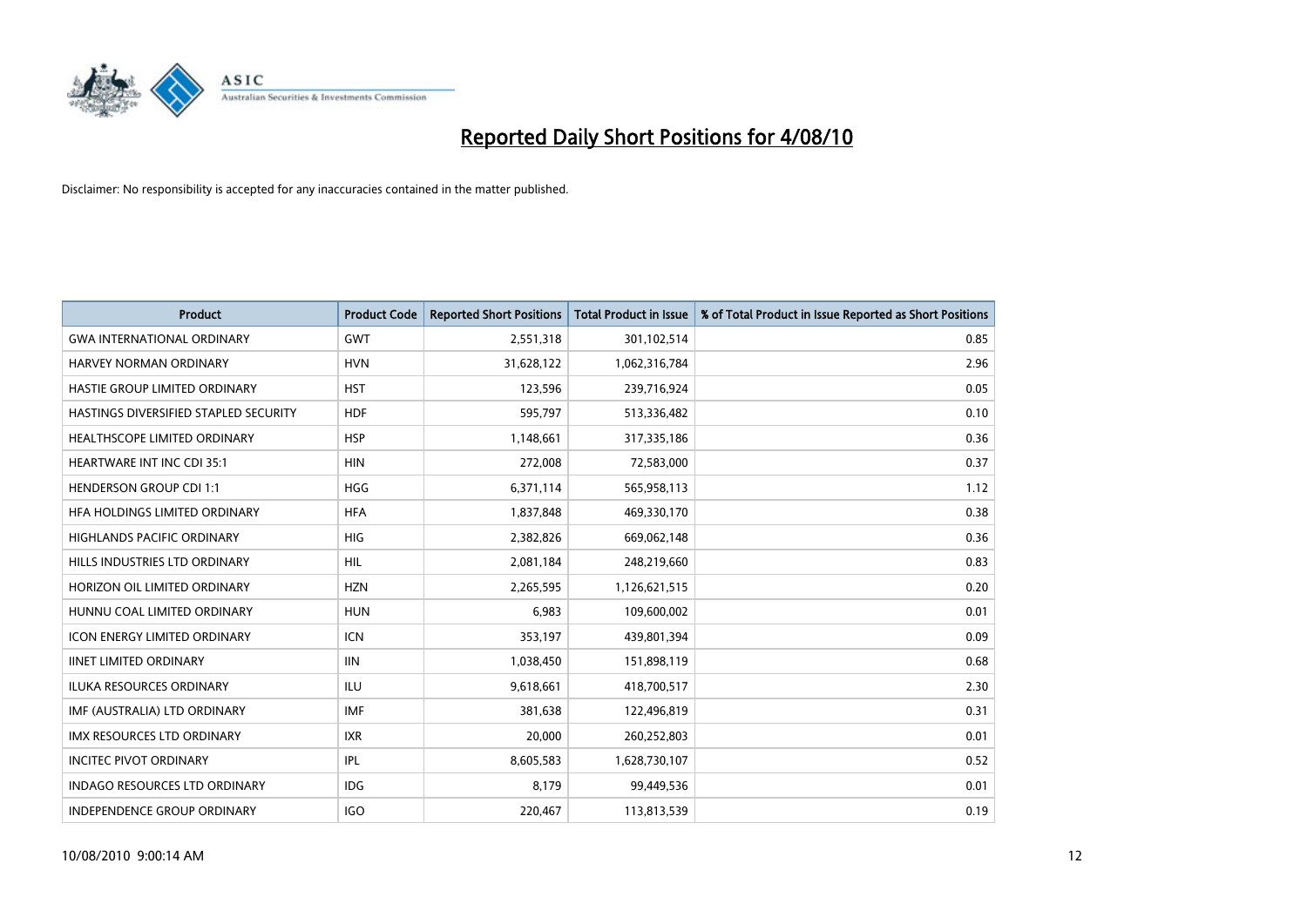

| <b>Product</b>                           | <b>Product Code</b> | <b>Reported Short Positions</b> | <b>Total Product in Issue</b> | % of Total Product in Issue Reported as Short Positions |
|------------------------------------------|---------------------|---------------------------------|-------------------------------|---------------------------------------------------------|
| <b>INDOPHIL RESOURCES ORDINARY</b>       | <b>IRN</b>          | 413,138                         | 423,428,803                   | 0.09                                                    |
| <b>INDUSTREA LIMITED ORDINARY</b>        | IDL                 | 1,161,156                       | 956,668,877                   | 0.11                                                    |
| <b>INFIGEN ENERGY STAPLED SECURITIES</b> | <b>IFN</b>          | 5,469,183                       | 760,374,428                   | 0.71                                                    |
| ING INDUSTRIAL FUND UNITS                | <b>IIF</b>          | 7,903,809                       | 2,592,249,647                 | 0.29                                                    |
| ING OFFICE FUND STAPLED SECURITIES       | <b>IOF</b>          | 2,341,768                       | 2,729,071,212                 | 0.09                                                    |
| ING RE COM GROUP STAPLED SECURITIES      | <b>ILF</b>          | 9,075                           | 441,029,194                   | 0.00                                                    |
| INNAMINCKA PETROLEUM ORDINARY            | <b>INP</b>          | 14,205                          | 261,548,890                   | 0.01                                                    |
| <b>INSURANCE AUSTRALIA ORDINARY</b>      | <b>IAG</b>          | 2,634,441                       | 2,078,994,021                 | 0.10                                                    |
| INTEGRA MINING LTD. ORDINARY             | <b>IGR</b>          | 1,670,708                       | 755,792,394                   | 0.21                                                    |
| <b>INTOLL GROUP STAPLED SECURITIES</b>   | <b>ITO</b>          | 535,422                         | 2,261,732,048                 | 0.01                                                    |
| <b>INTREPID MINES ORDINARY</b>           | <b>IAU</b>          | 263,988                         | 429,926,319                   | 0.05                                                    |
| <b>INVOCARE LIMITED ORDINARY</b>         | <b>IVC</b>          | 1,048,577                       | 102,069,091                   | 1.02                                                    |
| <b>ION LIMITED ORDINARY</b>              | <b>ION</b>          | 164,453                         | 256,365,105                   | 0.06                                                    |
| <b>IOOF HOLDINGS LTD ORDINARY</b>        | IFL.                | 1,508,101                       | 229,794,395                   | 0.64                                                    |
| <b>IRESS MARKET TECH. ORDINARY</b>       | <b>IRE</b>          | 1,241,389                       | 126,018,142                   | 0.99                                                    |
| <b>IRON ORE HOLDINGS ORDINARY</b>        | <b>IOH</b>          | 46,361                          | 135,374,850                   | 0.03                                                    |
| <b>ISHARES MSCI EAFE CDI 1:1</b>         | <b>IVE</b>          | 78,119                          | 590,400,000                   | 0.01                                                    |
| ISHARES MSCI EM MKTS CDI 1:1             | <b>IEM</b>          | 63,587                          | 425,700,000                   | 0.01                                                    |
| <b>ISOFT GROUP LIMITED ORDINARY</b>      | <b>ISF</b>          | 13,895,073                      | 1,050,497,291                 | 1.33                                                    |
| <b>IVANHOE AUSTRALIA ORDINARY</b>        | <b>IVA</b>          | 317,216                         | 71,055,953                    | 0.45                                                    |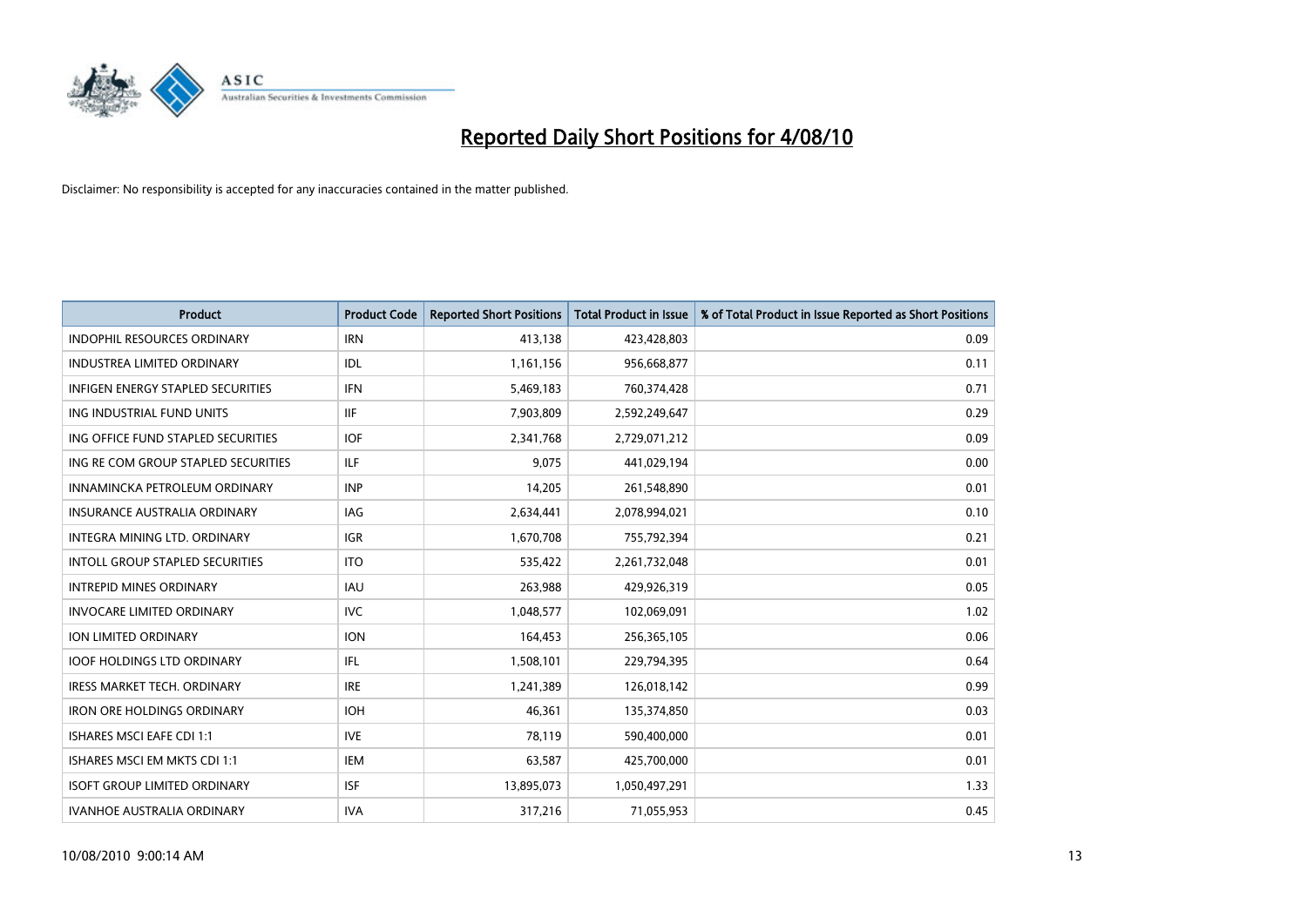

| <b>Product</b>                                  | <b>Product Code</b> | <b>Reported Short Positions</b> | Total Product in Issue | % of Total Product in Issue Reported as Short Positions |
|-------------------------------------------------|---------------------|---------------------------------|------------------------|---------------------------------------------------------|
| <b>JABIRU METALS LTD ORDINARY</b>               | <b>JML</b>          | 490,181                         | 552,619,180            | 0.08                                                    |
| <b>IAMES HARDIE INDUST CHESS DEPOSITARY INT</b> | <b>IHX</b>          | 15,276,626                      | 435,438,790            | 3.48                                                    |
| <b>JAMESON RESOURCES ORDINARY</b>               | JAL                 | 1,600,000                       | 63,885,910             | 2.50                                                    |
| <b>JB HI-FI LIMITED ORDINARY</b>                | <b>IBH</b>          | 3,278,115                       | 108,344,987            | 3.02                                                    |
| <b>KAGARA LTD ORDINARY</b>                      | KZL                 | 5,257,060                       | 674,489,717            | 0.78                                                    |
| KAROON GAS AUSTRALIA ORDINARY                   | <b>KAR</b>          | 180,602                         | 177,546,198            | 0.09                                                    |
| KATHMANDU HOLD LTD ORDINARY                     | <b>KMD</b>          | 109.981                         | 200,000,000            | 0.06                                                    |
| <b>KEYBRIDGE CAPITAL ORDINARY</b>               | <b>KBC</b>          | 5,999                           | 172,070,564            | 0.00                                                    |
| KIMBERLEY METALS LTD ORDINARY                   | <b>KBL</b>          | 2,609                           | 94,490,816             | 0.00                                                    |
| KINGSGATE CONSOLID, ORDINARY                    | <b>KCN</b>          | 344,719                         | 100,678,783            | 0.33                                                    |
| LEIGHTON HOLDINGS ORDINARY                      | LEI                 | 2,588,817                       | 300,687,299            | 0.83                                                    |
| LEND LEASE GROUP UNIT/ORD STAPLED               | LLC                 | 534,640                         | 565,558,754            | 0.09                                                    |
| LIHIR GOLD LIMITED. ORDINARY                    | LGL                 | 9,840,755                       | 2,368,729,935          | 0.40                                                    |
| LINC ENERGY LTD ORDINARY                        | <b>LNC</b>          | 2,951,826                       | 494,652,399            | 0.58                                                    |
| LYNAS CORPORATION ORDINARY                      | <b>LYC</b>          | 8,770,335                       | 1,655,499,093          | 0.52                                                    |
| MAC SERVICES (THE) ORDINARY                     | <b>MSL</b>          | 6,599                           | 165,966,692            | 0.00                                                    |
| MACARTHUR COAL ORDINARY                         | <b>MCC</b>          | 734,100                         | 254,333,109            | 0.29                                                    |
| MACMAHON HOLDINGS ORDINARY                      | <b>MAH</b>          | 7,098,534                       | 733,711,705            | 0.95                                                    |
| MACO ATLAS ROADS GRP ORDINARY STAPLED           | <b>MOA</b>          | 2,661,245                       | 452,345,907            | 0.60                                                    |
| MACQUARIE GROUP LTD ORDINARY                    | <b>MOG</b>          | 4.891.926                       | 345,486,682            | 1.43                                                    |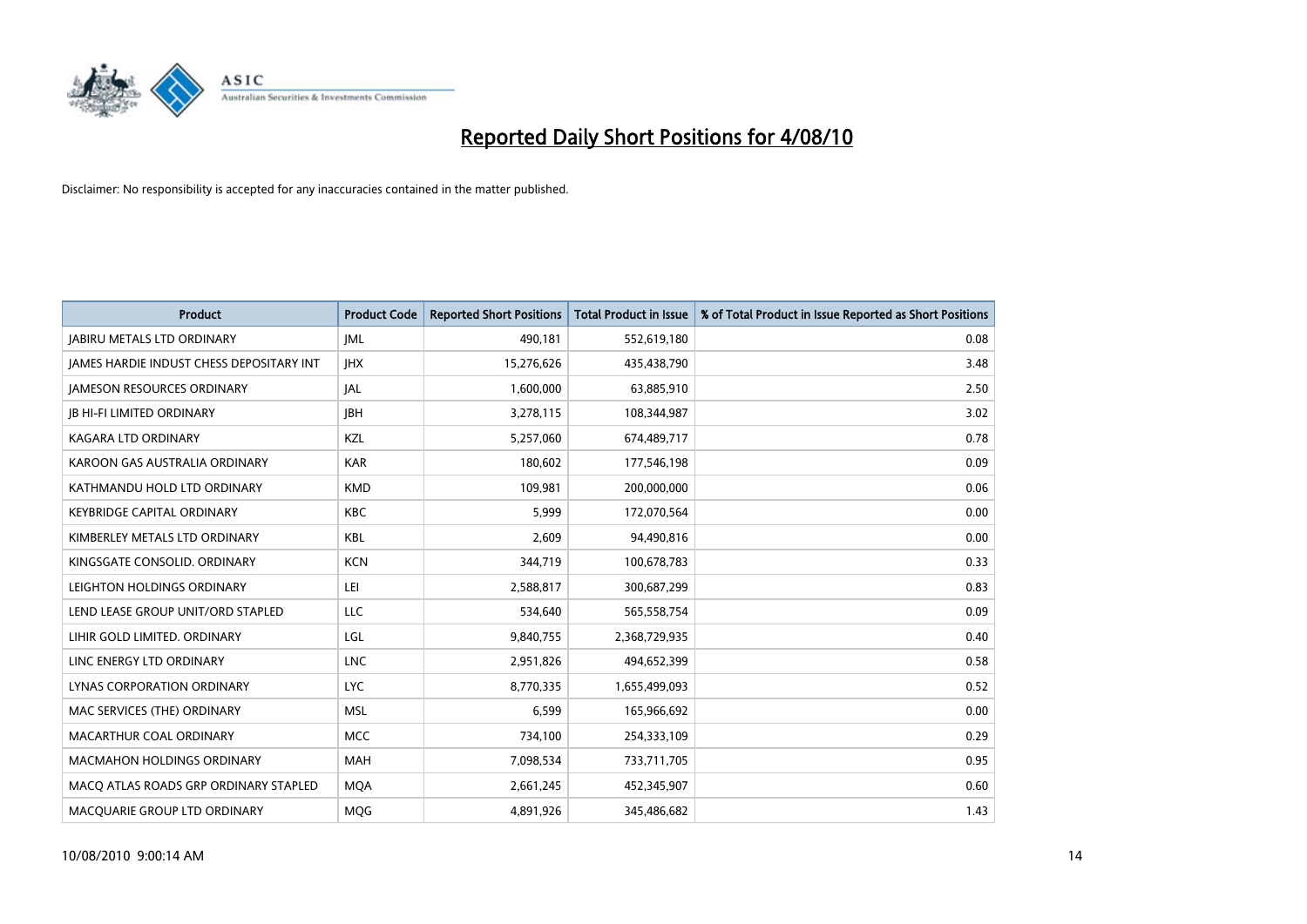

| <b>Product</b>                   | <b>Product Code</b> | <b>Reported Short Positions</b> | <b>Total Product in Issue</b> | % of Total Product in Issue Reported as Short Positions |
|----------------------------------|---------------------|---------------------------------|-------------------------------|---------------------------------------------------------|
| <b>MANTRA RESOURCES ORDINARY</b> | <b>MRU</b>          | 46,814                          | 130,229,188                   | 0.03                                                    |
| MAP GROUP STAPLED US PROHIBIT.   | <b>MAP</b>          | 9,075,378                       | 1,861,210,782                 | 0.48                                                    |
| <b>MARION ENERGY ORDINARY</b>    | <b>MAE</b>          | 374,994                         | 429,822,043                   | 0.09                                                    |
| MCPHERSON'S LTD ORDINARY         | <b>MCP</b>          | 8,228                           | 71,651,758                    | 0.01                                                    |
| MEDUSA MINING LTD ORDINARY       | <b>MML</b>          | 42,678                          | 187,584,911                   | 0.02                                                    |
| MELBOURNE IT LIMITED ORDINARY    | <b>MLB</b>          | 166,724                         | 79,569,967                    | 0.21                                                    |
| MEO AUSTRALIA LTD ORDINARY       | <b>MEO</b>          | 174,459                         | 477,220,955                   | 0.03                                                    |
| <b>MERMAID MARINE ORDINARY</b>   | <b>MRM</b>          | 304,829                         | 186,884,825                   | 0.16                                                    |
| METALS X LIMITED ORDINARY        | <b>MLX</b>          | 326,940                         | 1,365,661,782                 | 0.03                                                    |
| METCASH LIMITED ORDINARY         | <b>MTS</b>          | 20,127,404                      | 765,675,951                   | 2.60                                                    |
| METGASCO LIMITED ORDINARY        | <b>MEL</b>          | 235,435                         | 249,006,674                   | 0.09                                                    |
| MICLYN EXP OFFSHR ORDINARY       | <b>MIO</b>          | 199,999                         | 271,700,000                   | 0.07                                                    |
| MINARA RESOURCES ORDINARY        | <b>MRE</b>          | 2,382,952                       | 1,167,783,517                 | 0.20                                                    |
| MINCOR RESOURCES NL ORDINARY     | <b>MCR</b>          | 1,971,457                       | 200,184,686                   | 0.98                                                    |
| MINERAL DEPOSITS ORDINARY        | <b>MDL</b>          | 1,150,681                       | 580,576,525                   | 0.18                                                    |
| MINERAL RESOURCES. ORDINARY      | <b>MIN</b>          | 300,410                         | 161,658,402                   | 0.18                                                    |
| MIRABELA NICKEL LTD ORDINARY     | <b>MBN</b>          | 8,196,111                       | 367, 162, 725                 | 2.20                                                    |
| MITCHELL COMMUNITCA. ORDINARY    | <b>MCU</b>          | 16,383                          | 301,761,208                   | 0.01                                                    |
| MOLOPO ENERGY LTD ORDINARY       | <b>MPO</b>          | 235,499                         | 250,822,584                   | 0.10                                                    |
| MOLY MINES LIMITED ORDINARY      | <b>MOL</b>          | 12,581                          | 363,916,323                   | 0.00                                                    |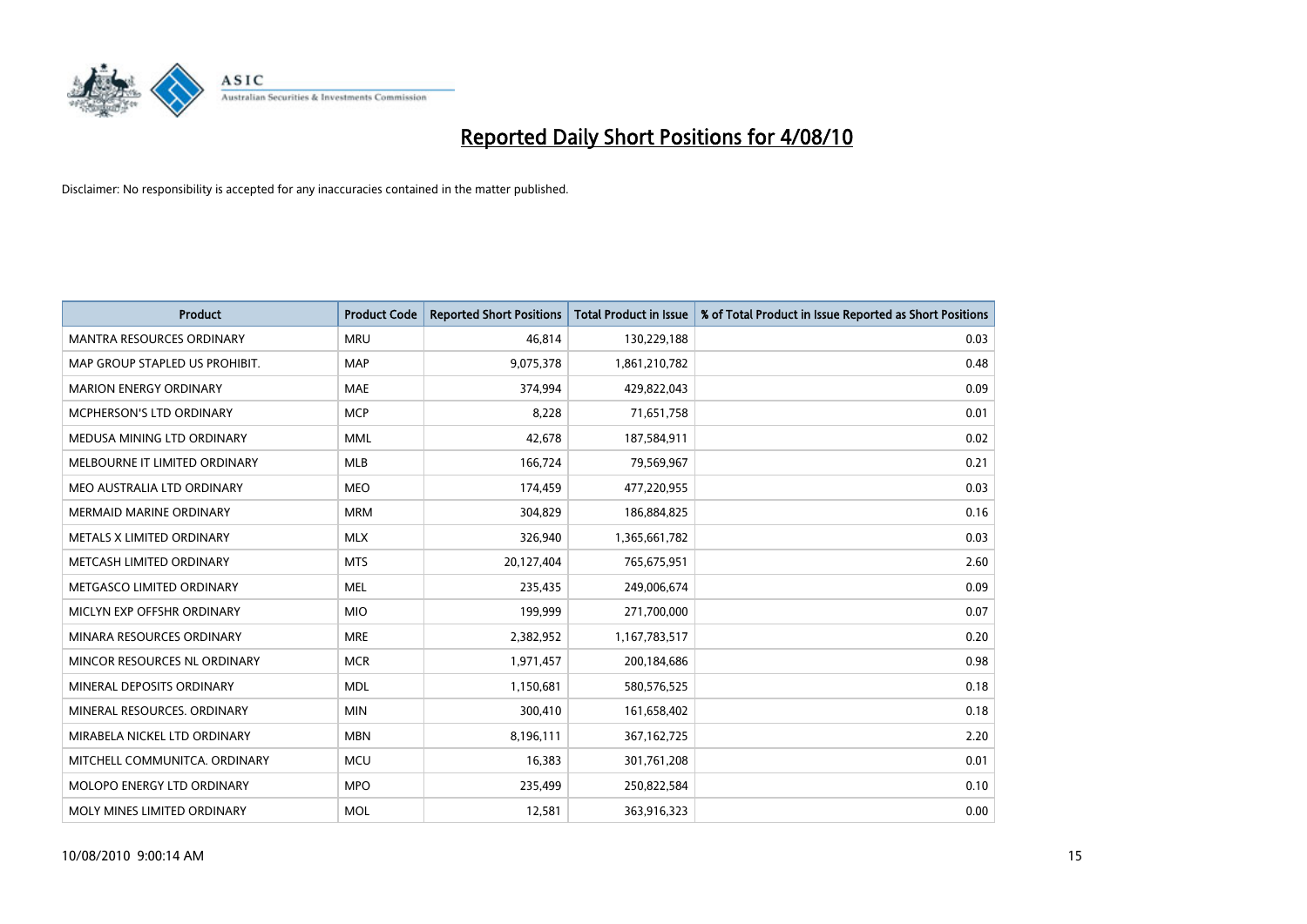

| <b>Product</b>                    | <b>Product Code</b> | <b>Reported Short Positions</b> | Total Product in Issue | % of Total Product in Issue Reported as Short Positions |
|-----------------------------------|---------------------|---------------------------------|------------------------|---------------------------------------------------------|
| MONADELPHOUS GROUP ORDINARY       | <b>MND</b>          | 989,037                         | 86,459,327             | 1.13                                                    |
| MORTGAGE CHOICE LTD ORDINARY      | <b>MOC</b>          | 307                             | 119,617,705            | 0.00                                                    |
| MOSAIC OIL NL ORDINARY            | <b>MOS</b>          | 41,742                          | 821,710,775            | 0.01                                                    |
| MOUNT GIBSON IRON ORDINARY        | <b>MGX</b>          | 2,398,721                       | 1,079,570,693          | 0.24                                                    |
| MURCHISON METALS LTD ORDINARY     | <b>MMX</b>          | 3,187,075                       | 435,384,268            | 0.73                                                    |
| <b>MYER HOLDINGS LTD ORDINARY</b> | <b>MYR</b>          | 12,140,352                      | 581,517,884            | 2.08                                                    |
| <b>MYSTATE LIMITED ORDINARY</b>   | <b>MYS</b>          | 1,400                           | 67,411,055             | 0.00                                                    |
| NATIONAL AUST. BANK ORDINARY      | <b>NAB</b>          | 14,049,747                      | 2,133,245,479          | 0.66                                                    |
| NATURAL FUEL LIMITED ORDINARY     | <b>NFL</b>          |                                 | 506,612,127            | 0.00                                                    |
| NAVITAS LIMITED ORDINARY          | <b>NVT</b>          | 1,076,993                       | 342,361,526            | 0.31                                                    |
| NEPTUNE MARINE ORDINARY           | <b>NMS</b>          | 995,811                         | 429,842,672            | 0.22                                                    |
| NEW HOPE CORPORATION ORDINARY     | <b>NHC</b>          | 241,129                         | 827,730,549            | 0.03                                                    |
| NEWCREST MINING ORDINARY          | <b>NCM</b>          | 29,775,279                      | 483,499,363            | 6.13                                                    |
| NEWS CORP A NON-VOTING CDI        | <b>NWSLV</b>        | 420,170                         | 1,824,472,286          | 0.02                                                    |
| NEWS CORP B VOTING CDI            | <b>NWS</b>          | 7,262,592                       | 798,520,953            | 0.90                                                    |
| NEXBIS LIMITED ORDINARY           | <b>NBS</b>          | 63,733                          | 498,972,940            | 0.01                                                    |
| NEXUS ENERGY LIMITED ORDINARY     | <b>NXS</b>          | 4,458,779                       | 958,061,849            | 0.47                                                    |
| NIB HOLDINGS LIMITED ORDINARY     | <b>NHF</b>          | 491,713                         | 495,431,427            | 0.10                                                    |
| NICK SCALI LIMITED ORDINARY       | <b>NCK</b>          | 35,846                          | 81,000,000             | 0.04                                                    |
| NIDO PETROLEUM ORDINARY           | <b>NDO</b>          | 253,463                         | 1,080,658,378          | 0.02                                                    |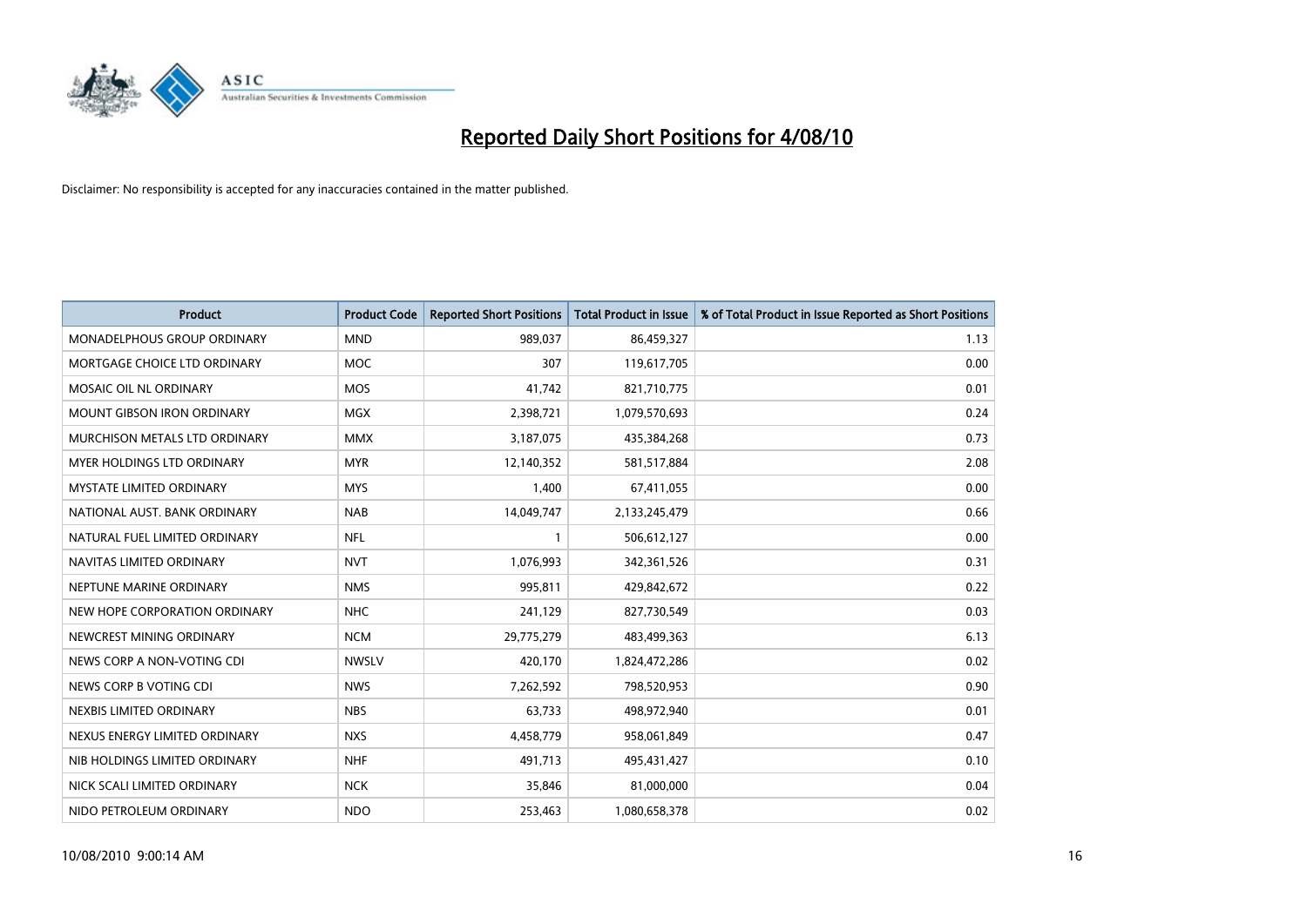

| <b>Product</b>                        | <b>Product Code</b> | <b>Reported Short Positions</b> | <b>Total Product in Issue</b> | % of Total Product in Issue Reported as Short Positions |
|---------------------------------------|---------------------|---------------------------------|-------------------------------|---------------------------------------------------------|
| NORTHERN CREST ORDINARY               | <b>NOC</b>          | 24,345                          | 116,074,781                   | 0.02                                                    |
| NORTHERN IRON LTD ORDINARY            | <b>NFE</b>          | 644,534                         | 292,204,786                   | 0.21                                                    |
| NRW HOLDINGS LIMITED ORDINARY         | <b>NWH</b>          | 553,251                         | 251,223,000                   | 0.22                                                    |
| NUFARM LIMITED ORDINARY               | <b>NUF</b>          | 2,833,184                       | 261,775,731                   | 1.08                                                    |
| <b>OAKTON LIMITED ORDINARY</b>        | <b>OKN</b>          | 523,368                         | 91,987,235                    | 0.56                                                    |
| OCEANAGOLD CORP. CHESS DEPOSITARY INT | <b>OGC</b>          | 662,274                         | 228,198,170                   | 0.30                                                    |
| OCEANIA CAPITAL LTD ORDINARY          | OCP                 | 2,500                           | 91,921,295                    | 0.00                                                    |
| OIL SEARCH LTD ORDINARY               | OSH                 | 6,430,306                       | 1,308,279,222                 | 0.46                                                    |
| OM HOLDINGS LIMITED ORDINARY          | <b>OMH</b>          | 396,024                         | 498,485,150                   | 0.08                                                    |
| <b>ONESTEEL LIMITED ORDINARY</b>      | OST                 | 5,453,266                       | 1,331,583,166                 | 0.41                                                    |
| ORICA LIMITED ORDINARY                | ORI                 | 1,665,564                       | 362,100,430                   | 0.45                                                    |
| ORIGIN ENERGY ORDINARY                | ORG                 | 2,681,695                       | 880,668,872                   | 0.30                                                    |
| OROCOBRE LIMITED ORDINARY             | <b>ORE</b>          | 15,726                          | 91,056,426                    | 0.02                                                    |
| OTTO ENERGY LIMITED ORDINARY          | <b>OEL</b>          | 109,204                         | 1,134,540,071                 | 0.01                                                    |
| OZ MINERALS ORDINARY                  | OZL                 | 71,034,864                      | 3,121,339,730                 | 2.27                                                    |
| <b>PACIFIC BRANDS ORDINARY</b>        | <b>PBG</b>          | 4,117,530                       | 931,386,248                   | 0.45                                                    |
| PALADIN ENERGY LTD ORDINARY           | <b>PDN</b>          | 20,359,724                      | 717,142,802                   | 2.84                                                    |
| PAN PACIFIC PETROL. ORDINARY          | PPP                 | 21,527                          | 588,612,110                   | 0.00                                                    |
| PANAUST LIMITED ORDINARY              | <b>PNA</b>          | 12,072,909                      | 2,953,925,939                 | 0.41                                                    |
| PANORAMIC RESOURCES ORDINARY          | PAN                 | 33,583                          | 205,262,842                   | 0.01                                                    |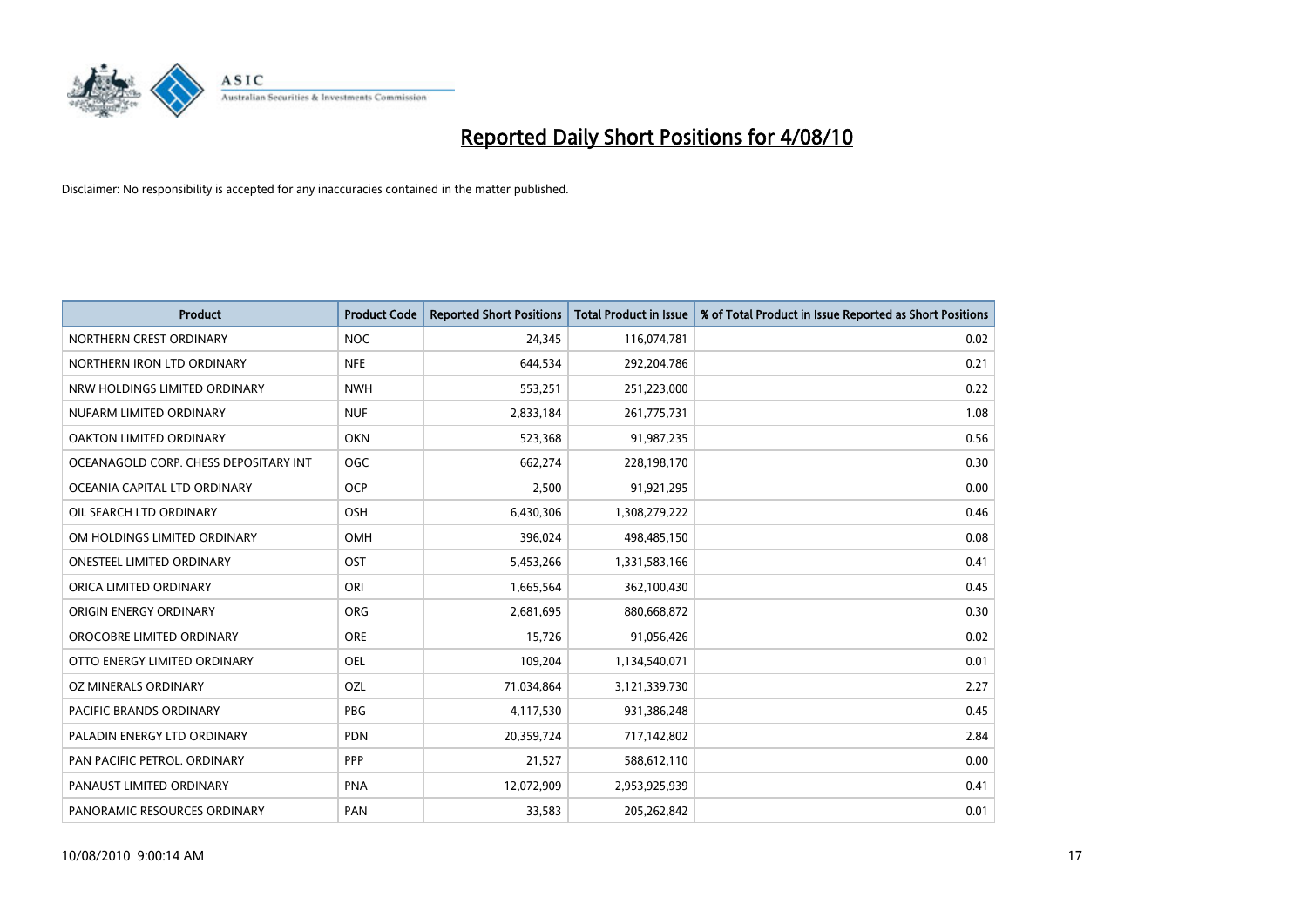

| <b>Product</b>                          | <b>Product Code</b> | <b>Reported Short Positions</b> | Total Product in Issue | % of Total Product in Issue Reported as Short Positions |
|-----------------------------------------|---------------------|---------------------------------|------------------------|---------------------------------------------------------|
| PAPERLINX LIMITED ORDINARY              | <b>PPX</b>          | 10,695,209                      | 603,580,761            | 1.77                                                    |
| PAPERLINX SPS TRUST STEP UP PERP. PREF. | <b>PXUPA</b>        | 5,000                           | 2,850,000              | 0.18                                                    |
| PATTIES FOODS LTD ORDINARY              | PFL                 |                                 | 138,908,853            | 0.00                                                    |
| PEET LIMITED ORDINARY                   | PPC                 | 157,007                         | 300,681,486            | 0.05                                                    |
| PENINSULA MINERALS ORDINARY             | <b>PEN</b>          | 5,000                           | 1,628,249,898          | 0.00                                                    |
| PERILYA LIMITED ORDINARY                | PEM                 | 539,566                         | 526,075,563            | 0.10                                                    |
| PERPETUAL LIMITED ORDINARY              | PPT                 | 1,911,097                       | 43,417,478             | 4.42                                                    |
| PERSEUS MINING LTD ORDINARY             | PRU                 | 88,773                          | 421,257,088            | 0.01                                                    |
| PETSEC ENERGY ORDINARY                  | <b>PSA</b>          | 223,332                         | 231,283,622            | 0.10                                                    |
| PHARMAXIS LTD ORDINARY                  | <b>PXS</b>          | 1,222,143                       | 225,721,734            | 0.54                                                    |
| PHOTON GROUP LTD ORDINARY               | <b>PGA</b>          | 965,265                         | 187,440,645            | 0.51                                                    |
| PIKE RIVER COAL ORDINARY                | <b>PRC</b>          | 376,320                         | 404,971,067            | 0.09                                                    |
| PLATINUM ASSET ORDINARY                 | <b>PTM</b>          | 1,265,309                       | 561,347,878            | 0.21                                                    |
| PLATINUM AUSTRALIA ORDINARY             | <b>PLA</b>          | 6,072,714                       | 321,130,521            | 1.89                                                    |
| PLATINUM CAPITAL LTD ORDINARY           | <b>PMC</b>          |                                 | 162,258,814            | 0.00                                                    |
| PMP LIMITED ORDINARY                    | <b>PMP</b>          | 1,248,180                       | 335,338,483            | 0.37                                                    |
| PORT BOUVARD LIMITED ORDINARY           | PBD                 | 6,754                           | 593,868,295            | 0.00                                                    |
| PREMIER INVESTMENTS ORDINARY            | <b>PMV</b>          | 140,072                         | 155,030,045            | 0.09                                                    |
| PRIMARY HEALTH CARE ORDINARY            | <b>PRY</b>          | 6,878,072                       | 491,428,342            | 1.40                                                    |
| PRIME INFR GROUP. STAPLED SECURITIES    | PIH                 | 1,324,063                       | 351,776,795            | 0.37                                                    |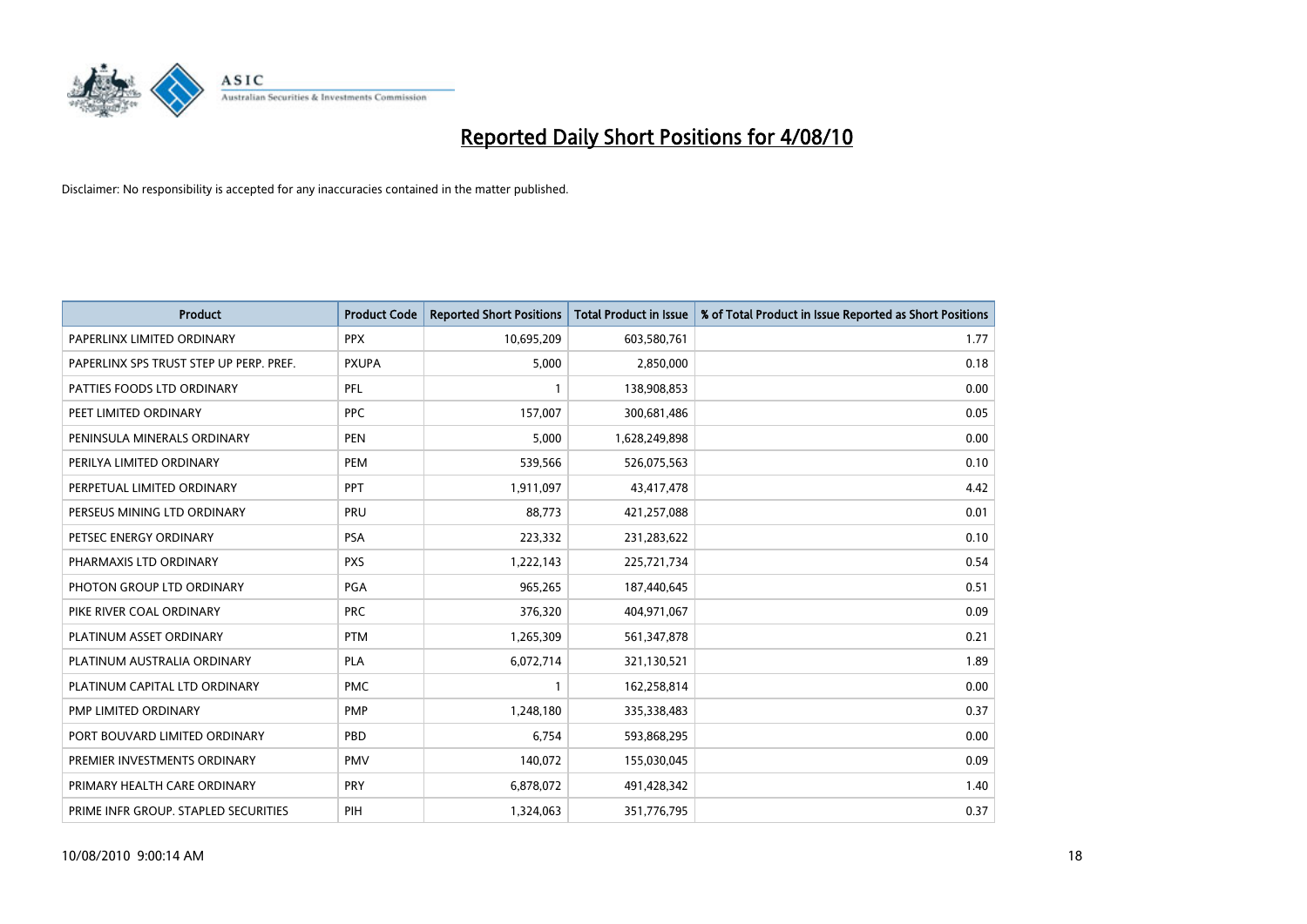

| <b>Product</b>                   | <b>Product Code</b> | <b>Reported Short Positions</b> | <b>Total Product in Issue</b> | % of Total Product in Issue Reported as Short Positions |
|----------------------------------|---------------------|---------------------------------|-------------------------------|---------------------------------------------------------|
| PRIME MEDIA GRP LTD ORDINARY     | <b>PRT</b>          | $\overline{2}$                  | 366,330,303                   | 0.00                                                    |
| PRIMEAG AUSTRALIA ORDINARY       | PAG                 | 365,861                         | 150,569,976                   | 0.24                                                    |
| PROGEN PHARMACEUTIC ORDINARY     | PGL                 | 151,596                         | 24,709,097                    | 0.61                                                    |
| PROGRAMMED ORDINARY              | <b>PRG</b>          | 299,043                         | 118,169,908                   | 0.26                                                    |
| PROSPERITY RESOURCES ORDINARY    | <b>PSP</b>          | 100,000                         | 261,425,373                   | 0.04                                                    |
| PSIVIDA CORP CDI 1:1             | <b>PVA</b>          | 6,878                           | 7,849,757                     | 0.09                                                    |
| <b>QANTAS AIRWAYS ORDINARY</b>   | QAN                 | 25,280,711                      | 2,265,123,620                 | 1.11                                                    |
| OBE INSURANCE GROUP ORDINARY     | OBE                 | 17,649,715                      | 1,035,071,131                 | 1.70                                                    |
| RAMELIUS RESOURCES ORDINARY      | <b>RMS</b>          | 12,533                          | 291,200,265                   | 0.00                                                    |
| RAMSAY HEALTH CARE ORDINARY      | <b>RHC</b>          | 1,239,154                       | 202,081,252                   | 0.60                                                    |
| RANGE RESOURCES LTD ORDINARY     | <b>RRS</b>          | 1,250,000                       | 1,052,019,983                 | 0.12                                                    |
| <b>RCR TOMLINSON ORDINARY</b>    | <b>RCR</b>          | 68,067                          | 131,860,172                   | 0.05                                                    |
| <b>REA GROUP ORDINARY</b>        | <b>REA</b>          | 2,922                           | 128,439,366                   | 0.00                                                    |
| <b>RED FORK ENERGY ORDINARY</b>  | <b>RFE</b>          | 7,696                           | 139,535,000                   | 0.01                                                    |
| <b>REDFLEX HOLDINGS ORDINARY</b> | <b>RDF</b>          | 27.024                          | 110,010,757                   | 0.02                                                    |
| REECE AUSTRALIA LTD. ORDINARY    | <b>REH</b>          | 7,307                           | 99,600,000                    | 0.01                                                    |
| REED RESOURCES LTD ORDINARY      | <b>RDR</b>          | 268,205                         | 177,271,768                   | 0.15                                                    |
| REGIS RESOURCES ORDINARY         | <b>RRL</b>          | 169,542                         | 414,452,125                   | 0.03                                                    |
| RESMED INC CDI 10:1              | <b>RMD</b>          | 913,607                         | 772,670,160                   | 0.12                                                    |
| RESOLUTE MINING ORDINARY         | <b>RSG</b>          | 293,926                         | 392,586,434                   | 0.08                                                    |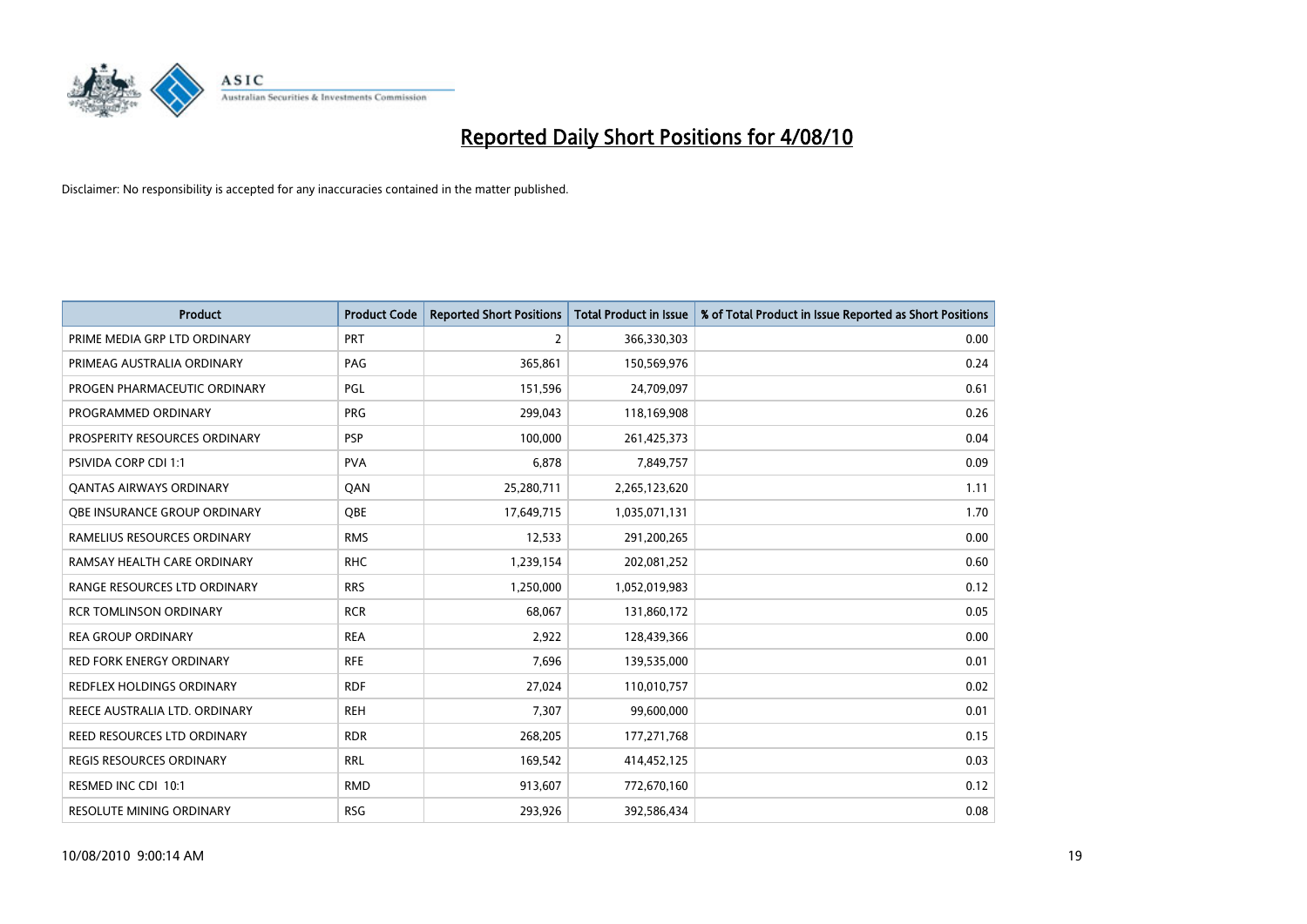

| <b>Product</b>                      | <b>Product Code</b> | <b>Reported Short Positions</b> | <b>Total Product in Issue</b> | % of Total Product in Issue Reported as Short Positions |
|-------------------------------------|---------------------|---------------------------------|-------------------------------|---------------------------------------------------------|
| <b>RESOURCE GENERATION ORDINARY</b> | <b>RES</b>          | 157,911                         | 164,412,477                   | 0.10                                                    |
| REVERSE CORP LIMITED ORDINARY       | <b>REF</b>          | 25,141                          | 92,382,175                    | 0.03                                                    |
| <b>RHG LIMITED ORDINARY</b>         | <b>RHG</b>          | 13,020                          | 317,910,688                   | 0.00                                                    |
| <b>RIDLEY CORPORATION ORDINARY</b>  | <b>RIC</b>          | 98,858                          | 307,817,071                   | 0.03                                                    |
| RIO TINTO LIMITED ORDINARY          | <b>RIO</b>          | 12,419,431                      | 606,831,240                   | 2.06                                                    |
| <b>RIVERCITY MOTORWAY STAPLED</b>   | <b>RCY</b>          | 3,797,254                       | 957,010,115                   | 0.39                                                    |
| RIVERSDALE MINING ORDINARY          | <b>RIV</b>          | 185,426                         | 229,636,018                   | 0.09                                                    |
| ROC OIL COMPANY ORDINARY            | <b>ROC</b>          | 1,146,767                       | 713,154,560                   | 0.17                                                    |
| RURALCO HOLDINGS ORDINARY           | <b>RHL</b>          | 6,330                           | 55,019,284                    | 0.01                                                    |
| SAI GLOBAL LIMITED ORDINARY         | SAI                 | 286,529                         | 159,619,197                   | 0.17                                                    |
| SALMAT LIMITED ORDINARY             | <b>SLM</b>          | 95,615                          | 159,131,983                   | 0.06                                                    |
| SANDFIRE RESOURCES ORDINARY         | <b>SFR</b>          | 46,695                          | 131,534,760                   | 0.03                                                    |
| <b>SANTOS LTD ORDINARY</b>          | <b>STO</b>          | 1,770,799                       | 832,568,323                   | 0.20                                                    |
| SARACEN MINERAL ORDINARY            | <b>SAR</b>          | 92,824                          | 491,818,083                   | 0.02                                                    |
| SEDGMAN LIMITED ORDINARY            | SDM                 | 150,000                         | 205,986,681                   | 0.07                                                    |
| SEEK LIMITED ORDINARY               | <b>SEK</b>          | 4,823,558                       | 336,584,488                   | 1.41                                                    |
| SENETAS CORPORATION ORDINARY        | <b>SEN</b>          | 756,999                         | 461,522,263                   | 0.16                                                    |
| SERVCORP LIMITED ORDINARY           | <b>SRV</b>          | 709,328                         | 98,440,807                    | 0.71                                                    |
| SERVICE STREAM ORDINARY             | <b>SSM</b>          | 344,663                         | 283,418,867                   | 0.12                                                    |
| SEVEN GROUP HOLDINGS ORDINARY       | <b>SVW</b>          | 1,193,607                       | 305,410,281                   | 0.38                                                    |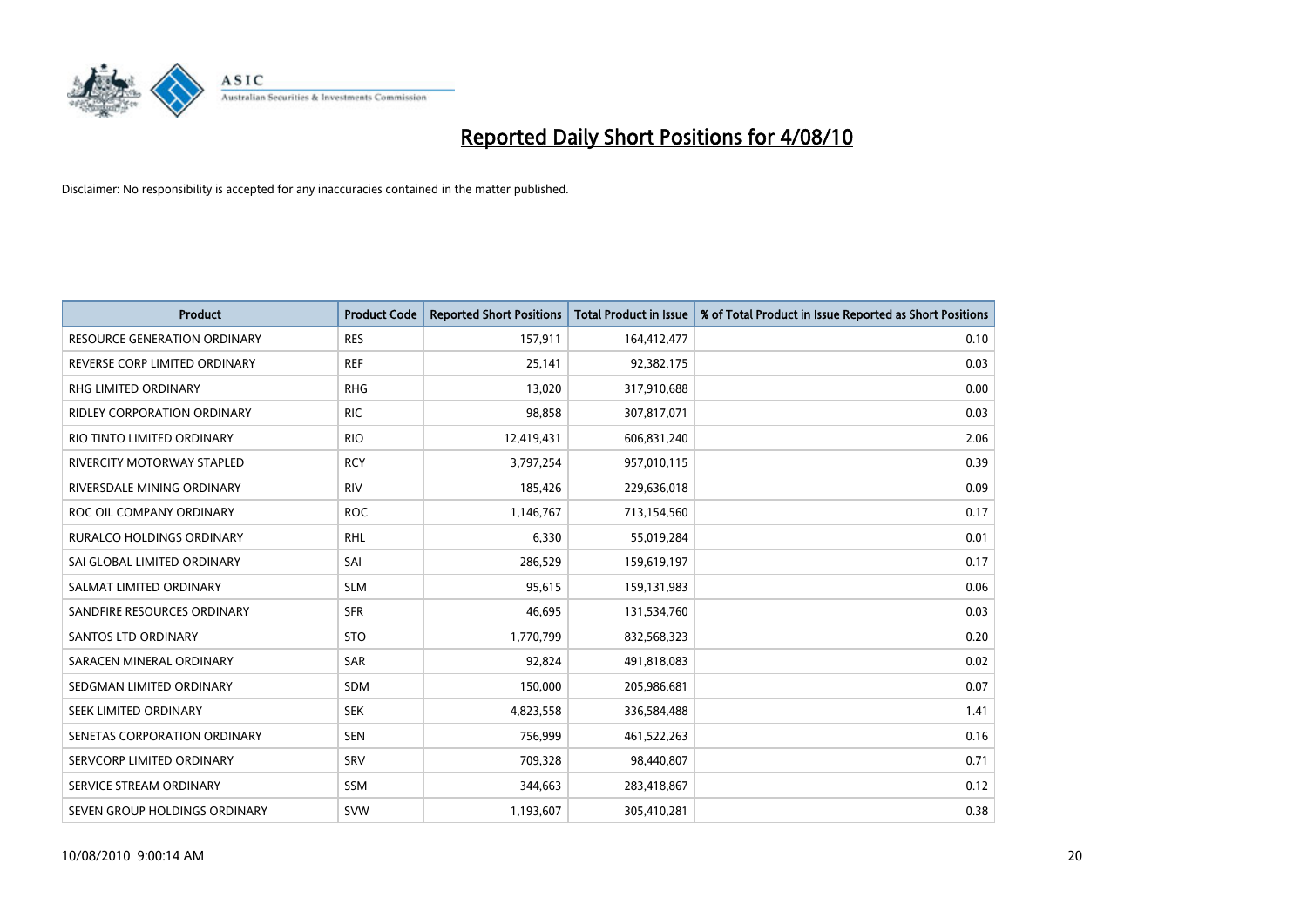

| <b>Product</b>                           | <b>Product Code</b> | <b>Reported Short Positions</b> | <b>Total Product in Issue</b> | % of Total Product in Issue Reported as Short Positions |
|------------------------------------------|---------------------|---------------------------------|-------------------------------|---------------------------------------------------------|
| SIGMA PHARMACEUTICAL ORDINARY            | SIP                 | 9,353,473                       | 1,178,626,572                 | 0.78                                                    |
| SILEX SYSTEMS ORDINARY                   | <b>SLX</b>          | 206,228                         | 149,296,747                   | 0.13                                                    |
| SILVER LAKE RESOURCE ORDINARY            | <b>SLR</b>          | 136,374                         | 178,757,838                   | 0.08                                                    |
| SIMS METAL MGMT LTD ORDINARY             | <b>SGM</b>          | 1,501,238                       | 203,891,295                   | 0.74                                                    |
| SINGAPORE TELECOMM. CHESS DEPOSITARY INT | SGT                 | 4,780,618                       | 440,346,022                   | 1.09                                                    |
| SKILLED GROUP LTD ORDINARY               | <b>SKE</b>          | 151,385                         | 190,738,408                   | 0.07                                                    |
| SKY CITY ENTERTAIN, ORDINARY             | <b>SKC</b>          | 7,334,453                       | 575,114,687                   | 1.27                                                    |
| SKY NETWORK ORDINARY                     | <b>SKT</b>          | 862,690                         | 389,139,785                   | 0.22                                                    |
| SMS MANAGEMENT, ORDINARY                 | <b>SMX</b>          | 3,381                           | 67,182,500                    | 0.01                                                    |
| SONIC HEALTHCARE ORDINARY                | <b>SHL</b>          | 3,374,854                       | 388,429,875                   | 0.89                                                    |
| SOUL PATTINSON (W.H) ORDINARY            | SOL                 | 12,891                          | 238,640,580                   | 0.00                                                    |
| SP AUSNET STAPLED SECURITIES             | SPN                 | 3,770,803                       | 2,748,353,504                 | 0.14                                                    |
| SPARK INFRASTRUCTURE STAPLED SECURITIES  | SKI                 | 6,588,266                       | 1,031,911,394                 | 0.63                                                    |
| SPDR 200 FUND ETF UNITS                  | <b>STW</b>          | 5,258                           | 58,028,081                    | 0.01                                                    |
| SPECIALTY FASHION ORDINARY               | <b>SFH</b>          | 1,008,761                       | 190,964,693                   | 0.52                                                    |
| SPHERE MINERALS LTD ORDINARY             | <b>SPH</b>          | 76,082                          | 171,348,151                   | 0.04                                                    |
| SPOTLESS GROUP LTD ORDINARY              | SPT                 | 846,898                         | 259,309,656                   | 0.32                                                    |
| ST BARBARA LIMITED ORDINARY              | <b>SBM</b>          | 26,442,789                      | 1,953,168,407                 | 1.35                                                    |
| STAGING CONNECTIONS ORDINARY             | <b>STG</b>          | 2,917,189                       | 783,175,134                   | 0.37                                                    |
| STH AMERICAN COR LTD ORDINARY            | SAY                 | 9,200                           | 206,832,027                   | 0.00                                                    |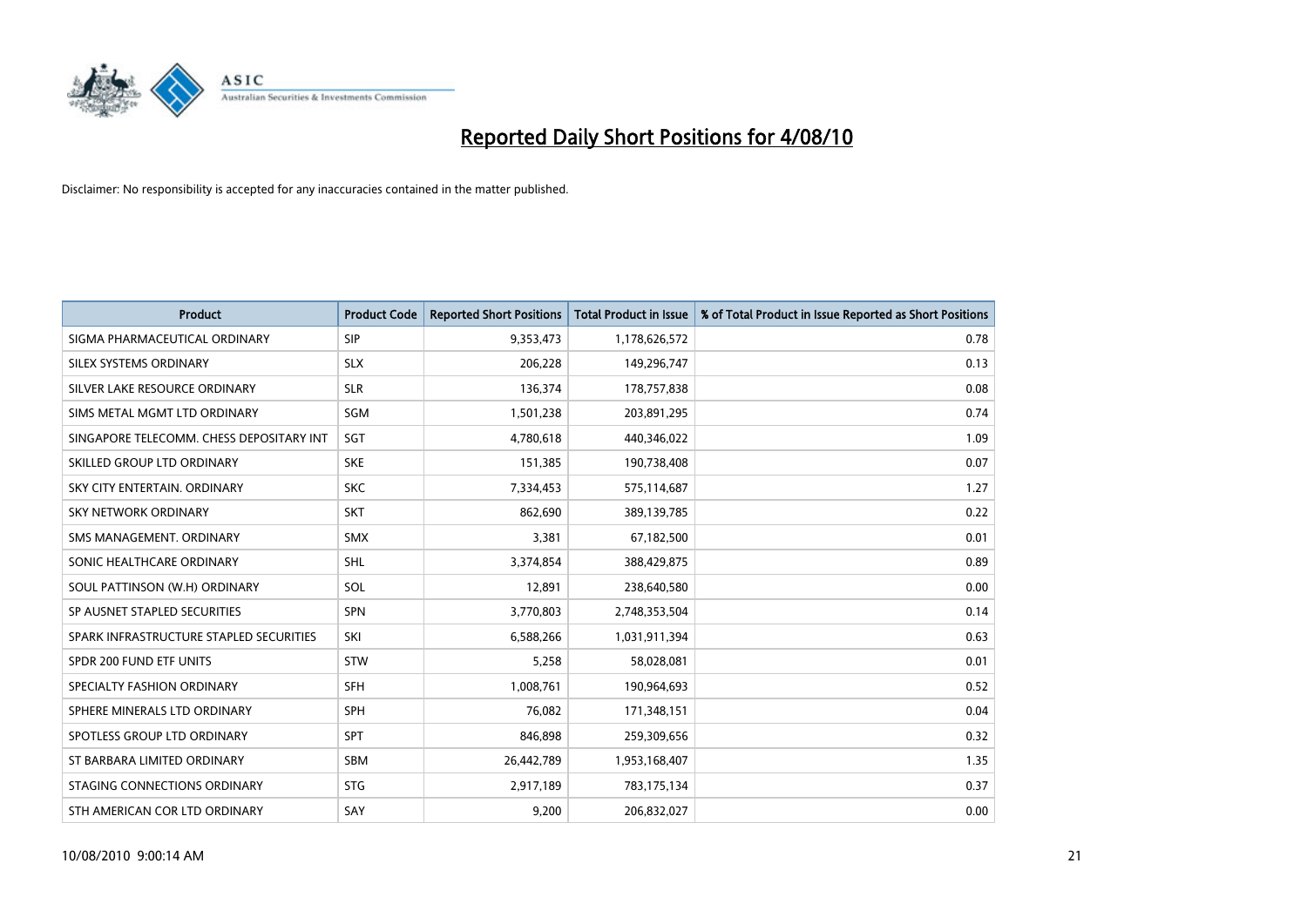

| <b>Product</b>                      | <b>Product Code</b> | <b>Reported Short Positions</b> | <b>Total Product in Issue</b> | % of Total Product in Issue Reported as Short Positions |
|-------------------------------------|---------------------|---------------------------------|-------------------------------|---------------------------------------------------------|
| STHN CROSS MEDIA ORDINARY           | SXL                 | 187,780                         | 378,827,750                   | 0.05                                                    |
| STOCKLAND UNITS/ORD STAPLED         | SGP                 | 12,321,778                      | 2,383,036,717                 | 0.50                                                    |
| STRAITS RESOURCES ORDINARY          | SRL                 | 5,351,645                       | 255,203,613                   | 2.09                                                    |
| STW COMMUNICATIONS ORDINARY         | SGN                 | 92,779                          | 364,310,964                   | 0.02                                                    |
| SUNCORP-METWAY, ORDINARY            | <b>SUN</b>          | 6,392,176                       | 1,281,390,524                 | 0.49                                                    |
| SUNDANCE RESOURCES ORDINARY         | <b>SDL</b>          | 16,507,184                      | 2,709,995,932                 | 0.59                                                    |
| SUNLAND GROUP LTD ORDINARY          | <b>SDG</b>          | 57,162                          | 251,107,692                   | 0.01                                                    |
| SUPER CHEAP AUTO GRP ORDINARY       | SUL                 | 351,526                         | 127,532,302                   | 0.27                                                    |
| SWICK MINING ORDINARY               | <b>SWK</b>          | 1,548                           | 236,724,970                   | 0.00                                                    |
| SYMEX HOLDINGS ORDINARY             | SYM                 | 6,633                           | 125,037,628                   | 0.01                                                    |
| TABCORP HOLDINGS LTD ORDINARY       | <b>TAH</b>          | 10,149,483                      | 612,625,759                   | 1.65                                                    |
| <b>TALENT2 INTERNATION ORDINARY</b> | <b>TWO</b>          | $\overline{7}$                  | 141,089,346                   | 0.00                                                    |
| TAP OIL LIMITED ORDINARY            | TAP                 | 16,710                          | 156,485,921                   | 0.01                                                    |
| TASSAL GROUP LIMITED ORDINARY       | <b>TGR</b>          | 2,264,900                       | 144,197,882                   | 1.56                                                    |
| <b>TATTS GROUP LTD ORDINARY</b>     | <b>TTS</b>          | 6,953,309                       | 1,281,937,479                 | 0.53                                                    |
| TECHNOLOGY ONE ORDINARY             | <b>TNE</b>          | 579                             | 300,303,455                   | 0.00                                                    |
| TELECOM CORPORATION ORDINARY        | <b>TEL</b>          | 43,068,775                      | 1,920,694,831                 | 2.21                                                    |
| TELSTRA CORPORATION. ORDINARY       | <b>TLS</b>          | 53,966,931                      | 12,443,074,357                | 0.43                                                    |
| TEN NETWORK HOLDINGS ORDINARY       | <b>TEN</b>          | 7,899,587                       | 1,045,236,720                 | 0.74                                                    |
| TFS CORPORATION LTD ORDINARY        | <b>TFC</b>          | 69,729                          | 227,360,909                   | 0.03                                                    |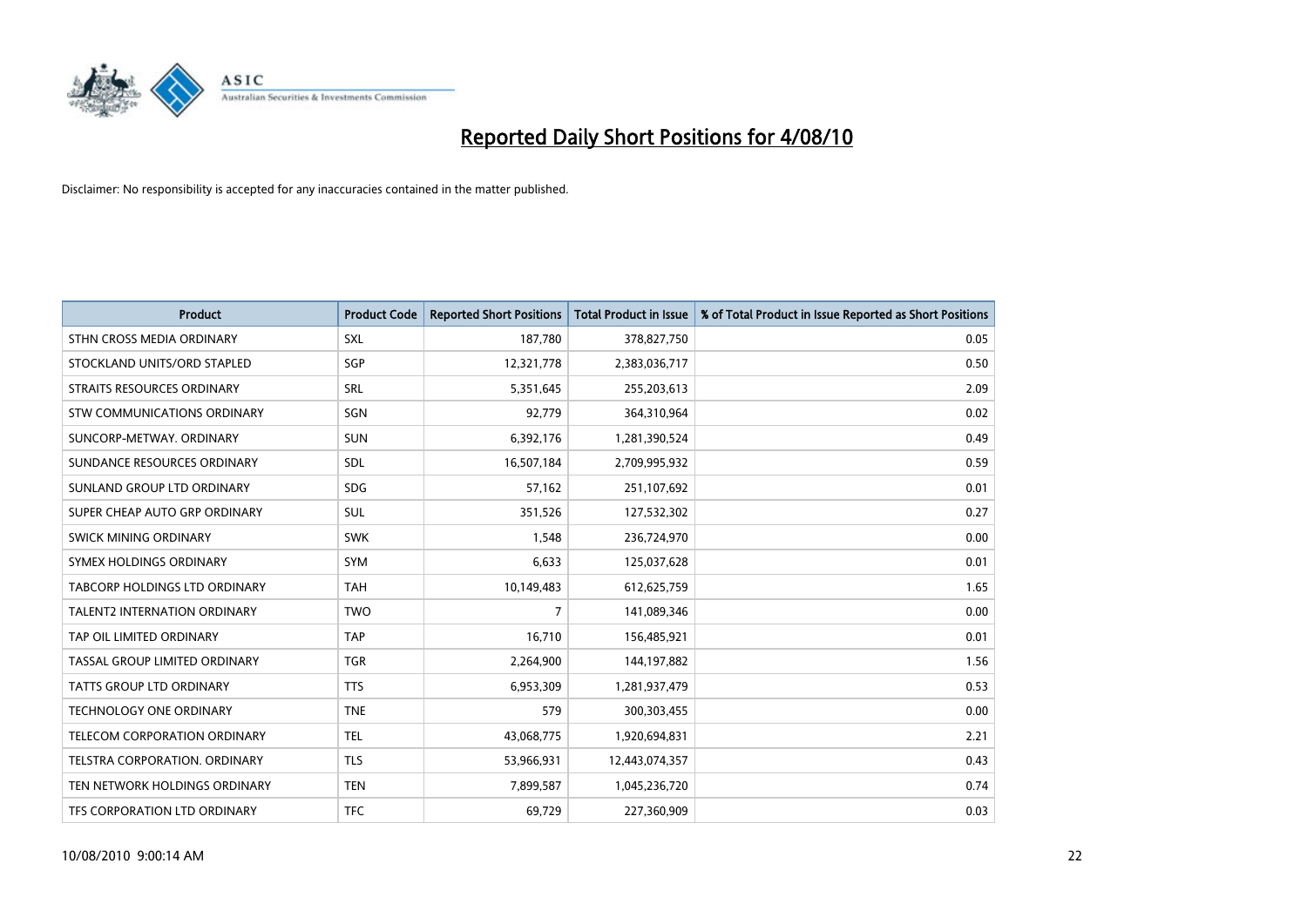

| <b>Product</b>                          | <b>Product Code</b> | <b>Reported Short Positions</b> | Total Product in Issue | % of Total Product in Issue Reported as Short Positions |
|-----------------------------------------|---------------------|---------------------------------|------------------------|---------------------------------------------------------|
| THAKRAL HOLDINGS GRP ORDINARY/UNIT      | <b>THG</b>          | 80,130                          | 584,645,014            | 0.01                                                    |
| THE REJECT SHOP ORDINARY                | <b>TRS</b>          | 14,328                          | 26,033,570             | 0.05                                                    |
| THOR MINING PLC CHESS DEPOSITARY        | <b>THR</b>          | 2,307                           | 189,520,445            | 0.00                                                    |
| THORN GROUP LIMITED ORDINARY            | <b>TGA</b>          | 2,360                           | 129,441,655            | 0.00                                                    |
| TIMBERCORP LIMITED ORDINARY             | <b>TIM</b>          | 2,753,045                       | 352,071,429            | 0.78                                                    |
| <b>TISHMAN SPEYER UNITS</b>             | <b>TSO</b>          | 59,685                          | 338,440,904            | 0.01                                                    |
| TNG LIMITED ORDINARY                    | <b>TNG</b>          | 4,321                           | 258,055,076            | 0.00                                                    |
| TOLL HOLDINGS LTD ORDINARY              | <b>TOL</b>          | 9,332,773                       | 702,867,609            | 1.30                                                    |
| TORO ENERGY LIMITED ORDINARY            | <b>TOE</b>          | 120,404                         | 964,936,676            | 0.01                                                    |
| <b>TOWER AUSTRALIA ORDINARY</b>         | <b>TAL</b>          | 1,328,674                       | 415,928,881            | 0.32                                                    |
| TOWER LIMITED ORDINARY                  | <b>TWR</b>          | 722,090                         | 260,631,787            | 0.27                                                    |
| <b>TOX FREE SOLUTIONS ORDINARY</b>      | <b>TOX</b>          | 93,231                          | 91,661,500             | 0.09                                                    |
| TPG TELECOM LIMITED ORDINARY            | <b>TPM</b>          | 456,676                         | 767,849,104            | 0.06                                                    |
| TRANSFIELD SERV INFR STAPLED SECURITIES | <b>TSI</b>          | 357,693                         | 432,184,488            | 0.08                                                    |
| <b>TRANSFIELD SERVICES ORDINARY</b>     | <b>TSE</b>          | 23,465                          | 414,278,904            | 0.01                                                    |
| TRANSPACIFIC INDUST. ORDINARY           | <b>TPI</b>          | 6,676,581                       | 960,638,735            | 0.68                                                    |
| TRANSURBAN GROUP TRIPLE STAPLED SEC.    | <b>TCL</b>          | 8,497,773                       | 1,414,667,986          | 0.59                                                    |
| TRINITY GROUP STAPLED SECURITIES        | <b>TCQ</b>          | 3,419                           | 231,701,539            | 0.00                                                    |
| TROY RESOURCES NL ORDINARY              | <b>TRY</b>          | 90,220                          | 87,474,323             | 0.11                                                    |
| UGL LIMITED ORDINARY                    | UGL                 | 3,813,260                       | 165,928,705            | 2.31                                                    |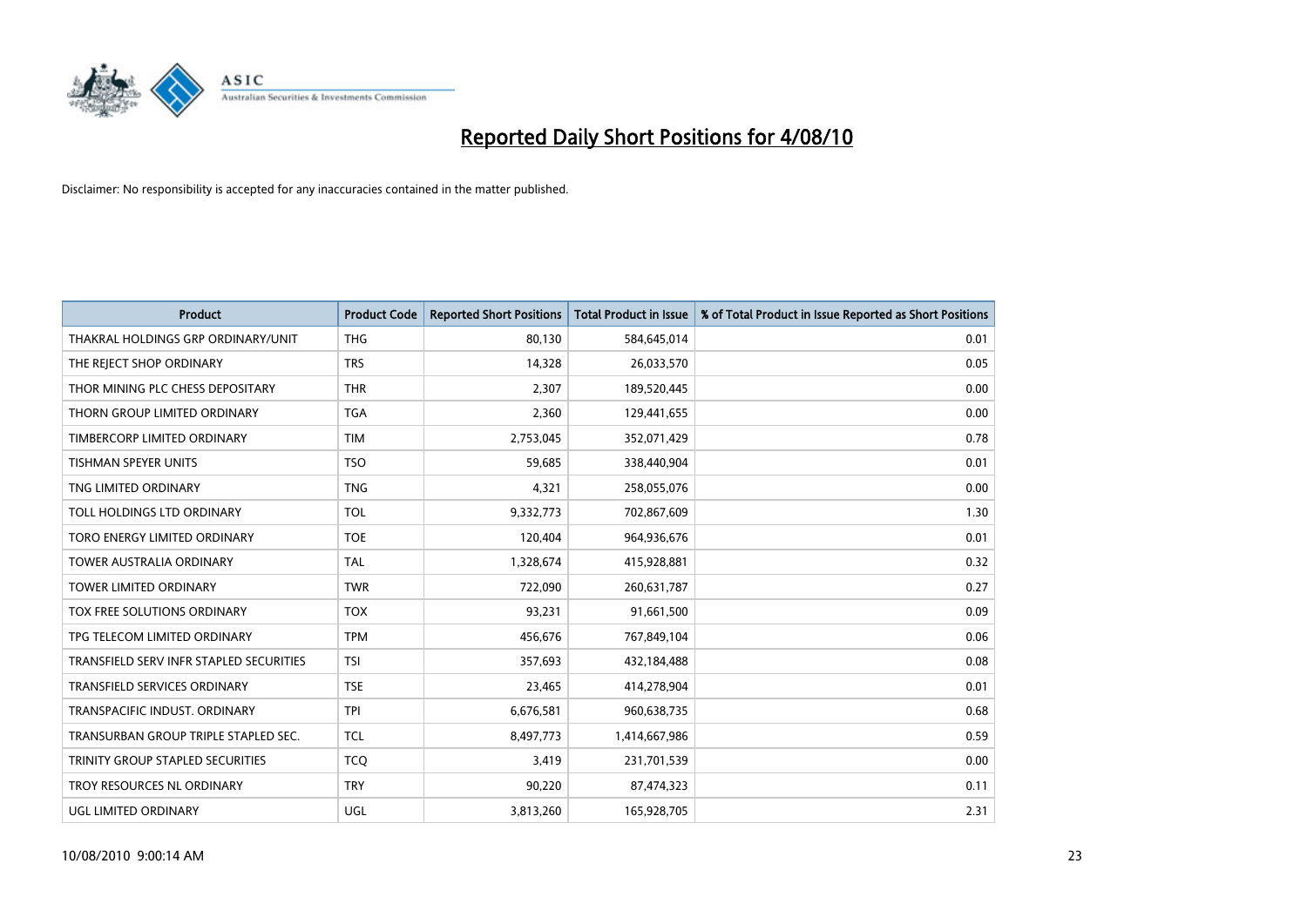

| <b>Product</b>                            | <b>Product Code</b> | <b>Reported Short Positions</b> | Total Product in Issue | % of Total Product in Issue Reported as Short Positions |
|-------------------------------------------|---------------------|---------------------------------|------------------------|---------------------------------------------------------|
| UXC LIMITED ORDINARY                      | <b>UXC</b>          | 692,436                         | 295,643,019            | 0.22                                                    |
| VALAD PROPERTY GROUP STAPLED US PROHIBIT. | <b>VPG</b>          | 4,518,709                       | 2,287,682,926          | 0.20                                                    |
| <b>VDM GROUP LIMITED ORDINARY</b>         | <b>VMG</b>          | 11,116                          | 195,613,088            | 0.01                                                    |
| <b>VENTURE MINERALS ORDINARY</b>          | <b>VMS</b>          | 6,500                           | 168, 163, 334          | 0.00                                                    |
| <b>VILLAGE ROADSHOW LTD ORDINARY</b>      | <b>VRL</b>          | 682                             | 114,217,649            | 0.00                                                    |
| VILLAGE ROADSHOW LTD 'A' CLASS PREFERENCE | <b>VRLPA</b>        | 48.123                          | 52,235,451             | 0.09                                                    |
| <b>VIRGIN BLUE HOLDINGS ORDINARY</b>      | <b>VBA</b>          | 14,518,835                      | 2,209,126,568          | 0.64                                                    |
| VISION GROUP HLDGS ORDINARY               | <b>VGH</b>          | 78,000                          | 72,671,765             | 0.11                                                    |
| VITA GROUP LTD ORDINARY                   | <b>VTG</b>          | 75,190                          | 141,247,800            | 0.05                                                    |
| VITERRA INC CDI 1:1                       | <b>VTA</b>          | 2,098                           | 68,629,939             | 0.00                                                    |
| <b>WAREHOUSE GROUP ORDINARY</b>           | <b>WHS</b>          | 327,527                         | 311,195,868            | 0.11                                                    |
| <b>WATPAC LIMITED ORDINARY</b>            | <b>WTP</b>          | 34,202                          | 181,326,206            | 0.01                                                    |
| <b>WDS LIMITED ORDINARY</b>               | <b>WDS</b>          | 63,084                          | 143,107,458            | 0.04                                                    |
| WEBIET LIMITED ORDINARY                   | <b>WEB</b>          | 100,527                         | 76,861,278             | 0.14                                                    |
| <b>WESFARMERS LIMITED ORDINARY</b>        | <b>WES</b>          | 20,901,334                      | 1,005,169,707          | 2.07                                                    |
| WESFARMERS LIMITED PARTIALLY PROTECTED    | <b>WESN</b>         | 4,567,480                       | 151,902,455            | 3.00                                                    |
| WEST AUSTRALIAN NEWS ORDINARY             | <b>WAN</b>          | 6,242,069                       | 216,011,546            | 2.89                                                    |
| <b>WESTERN AREAS NL ORDINARY</b>          | <b>WSA</b>          | 6,027,262                       | 179,735,899            | 3.35                                                    |
| WESTERN DESERT RES. ORDINARY              | <b>WDR</b>          | 948                             | 134,511,656            | 0.00                                                    |
| WESTFIELD GROUP ORD/UNIT STAPLED SEC      | <b>WDC</b>          | 4,452,559                       | 2,307,773,663          | 0.18                                                    |